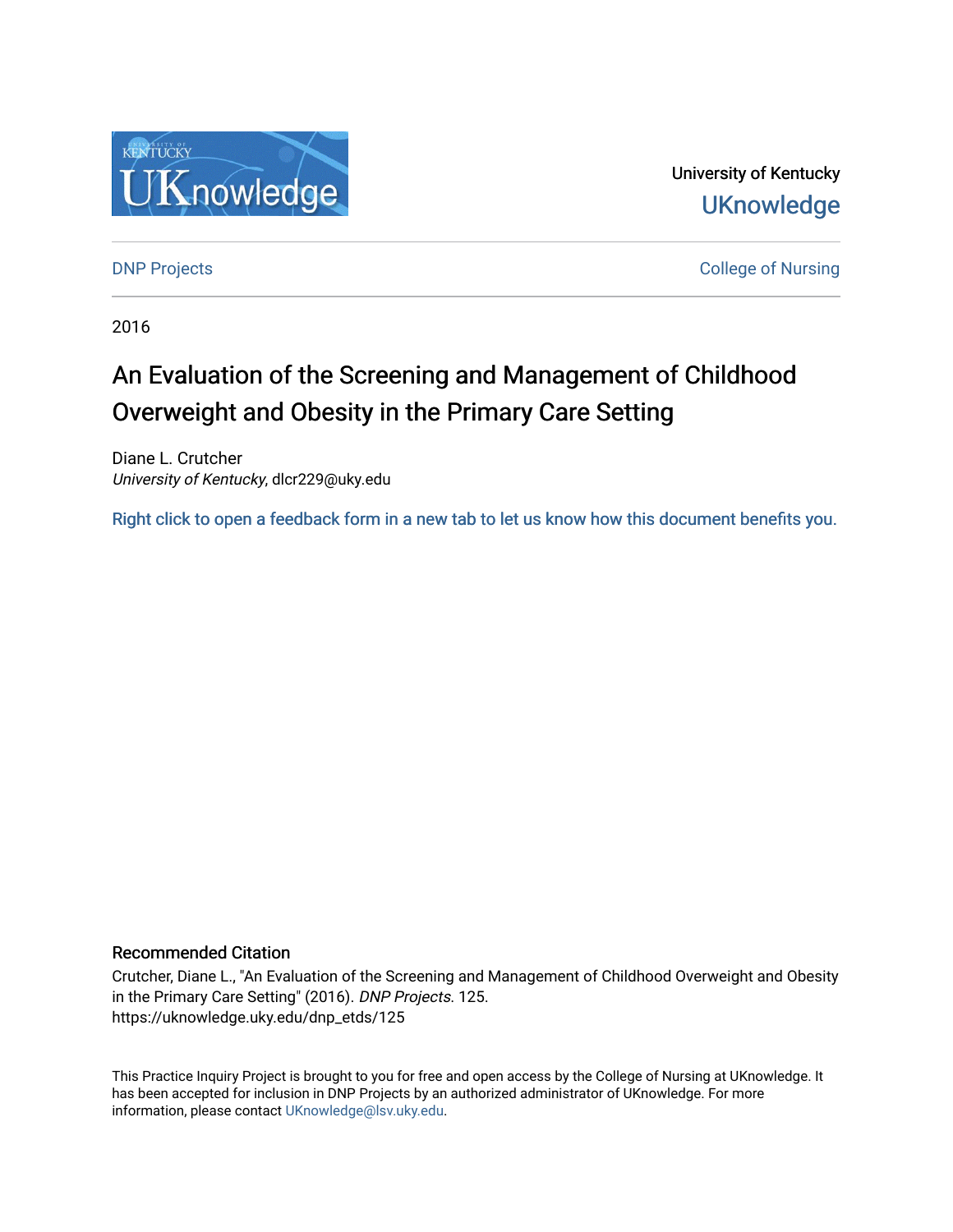# Running head: EVALUATION OF SCREENING AND MANAGEMENT

# Final DNP Project Report

An Evaluation of the Screening and Management of Childhood Overweight and Obesity in the

Primary Care Setting

Diane L. Crutcher

University of Kentucky Fall 2016

Judith Daniels, PhD, APRN- Committee Chair

Debra Hampton, PhD, APRN- Committee Member

Stephen Wright, MD- Clinical Mentor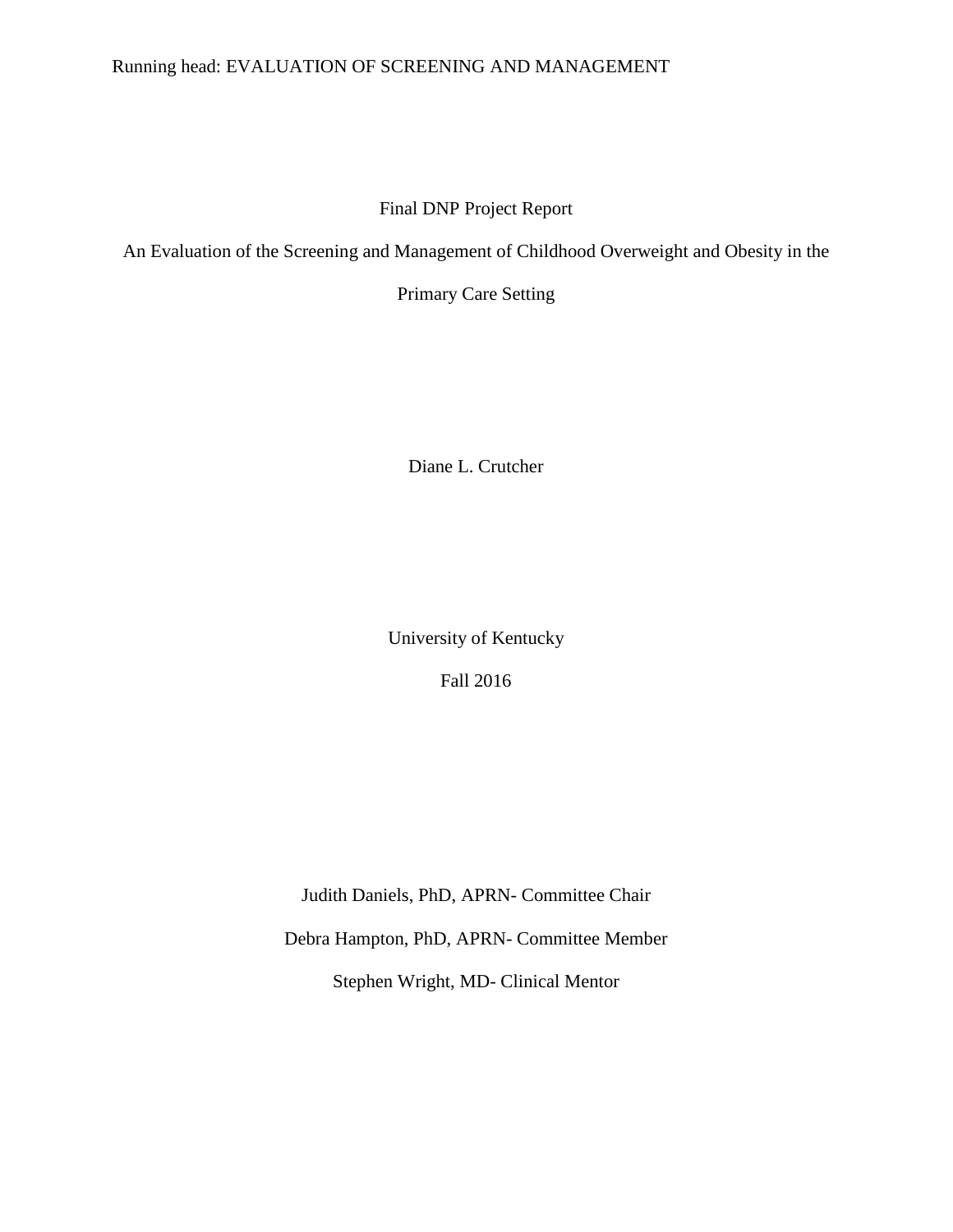# Dedication

I dedicate this work to Matthew and Moxie. Matthew, thank you for your unwavering support and talking me off the ledge time and time again. Moxie, remember how we measured time in the beginning to know when this would be over? Well, you're eight years old and it's almost Christmas. Momma's done with school now! I also dedicate this to my best friend Laura. I'm so glad that we were able to take this journey together.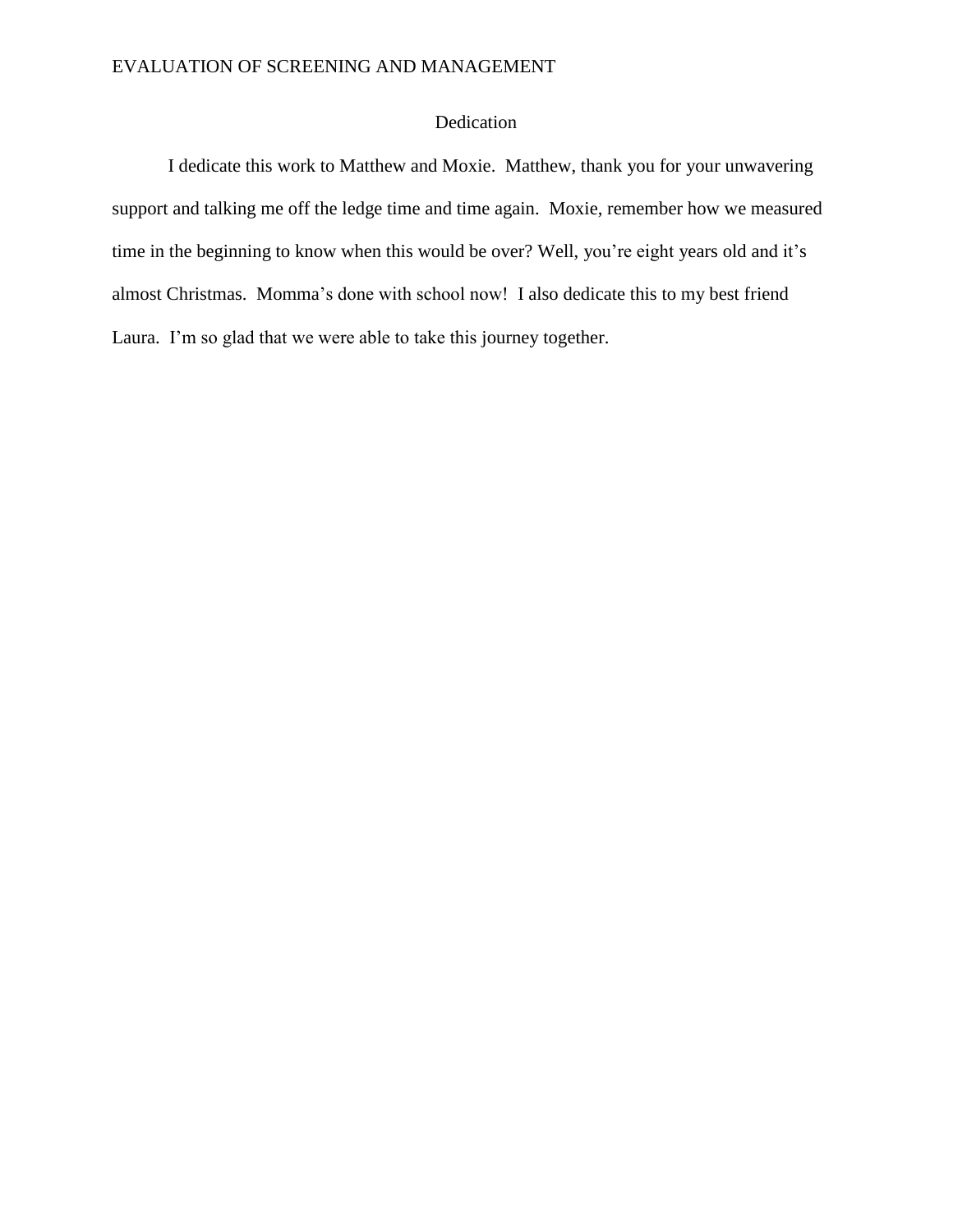### Acknowledgements

I would like to express my sincere thanks and gratitude to my adviser Dr. Judi Daniels for her continuous support throughout this DNP program. I hope that one day I may impart my knowledge and experience to others with the special kind of flair that she always has. Besides my advisor, I would like to thank the rest of my committee: Dr. Debbie Hampton and Dr. Stephen Wright, for their insightful comments and encouragement. I would especially like to thank Dr. Pat Howard. For in a moment of doubt, she assured me that this program was not impossible because, "You're a Marine."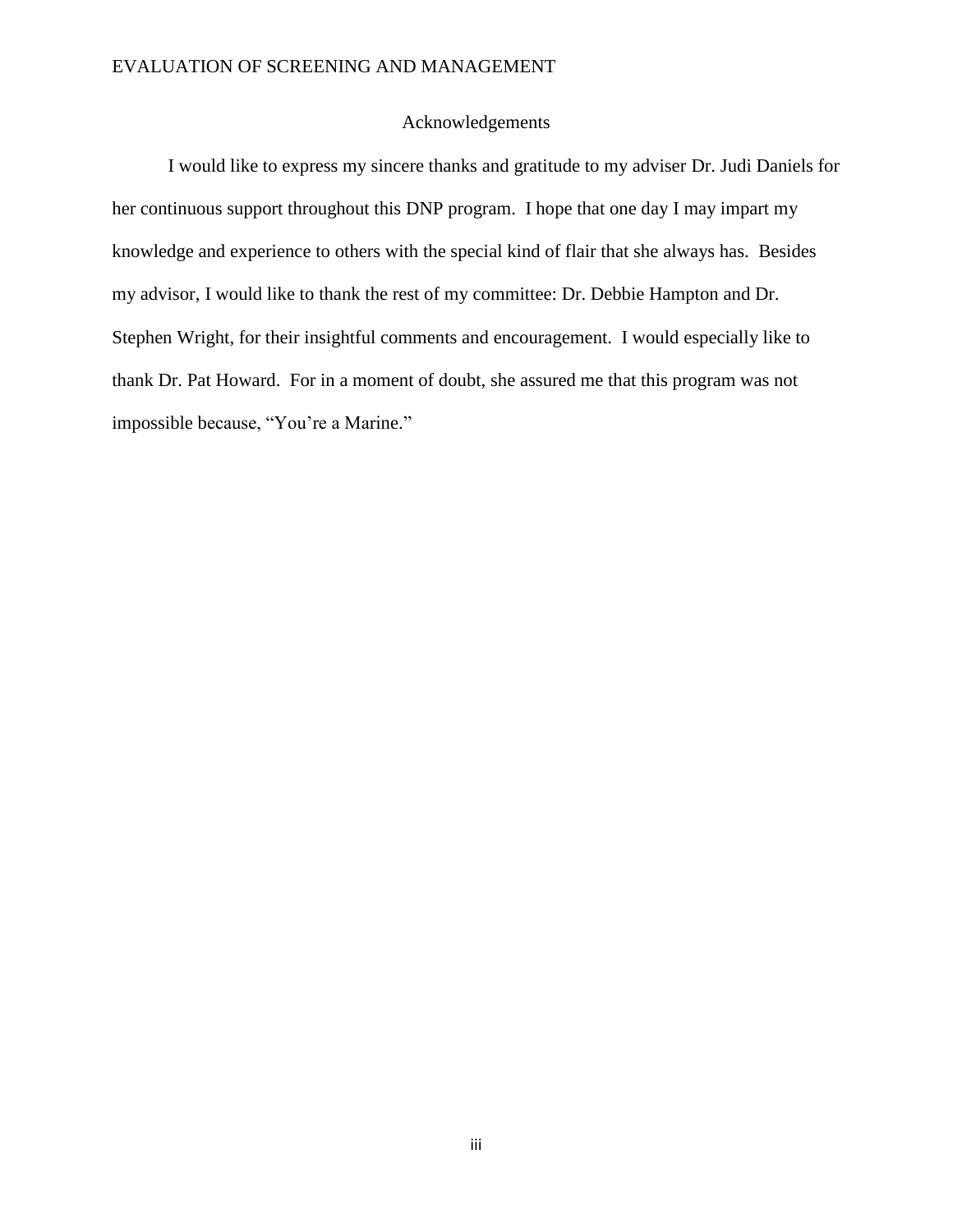# Table of Contents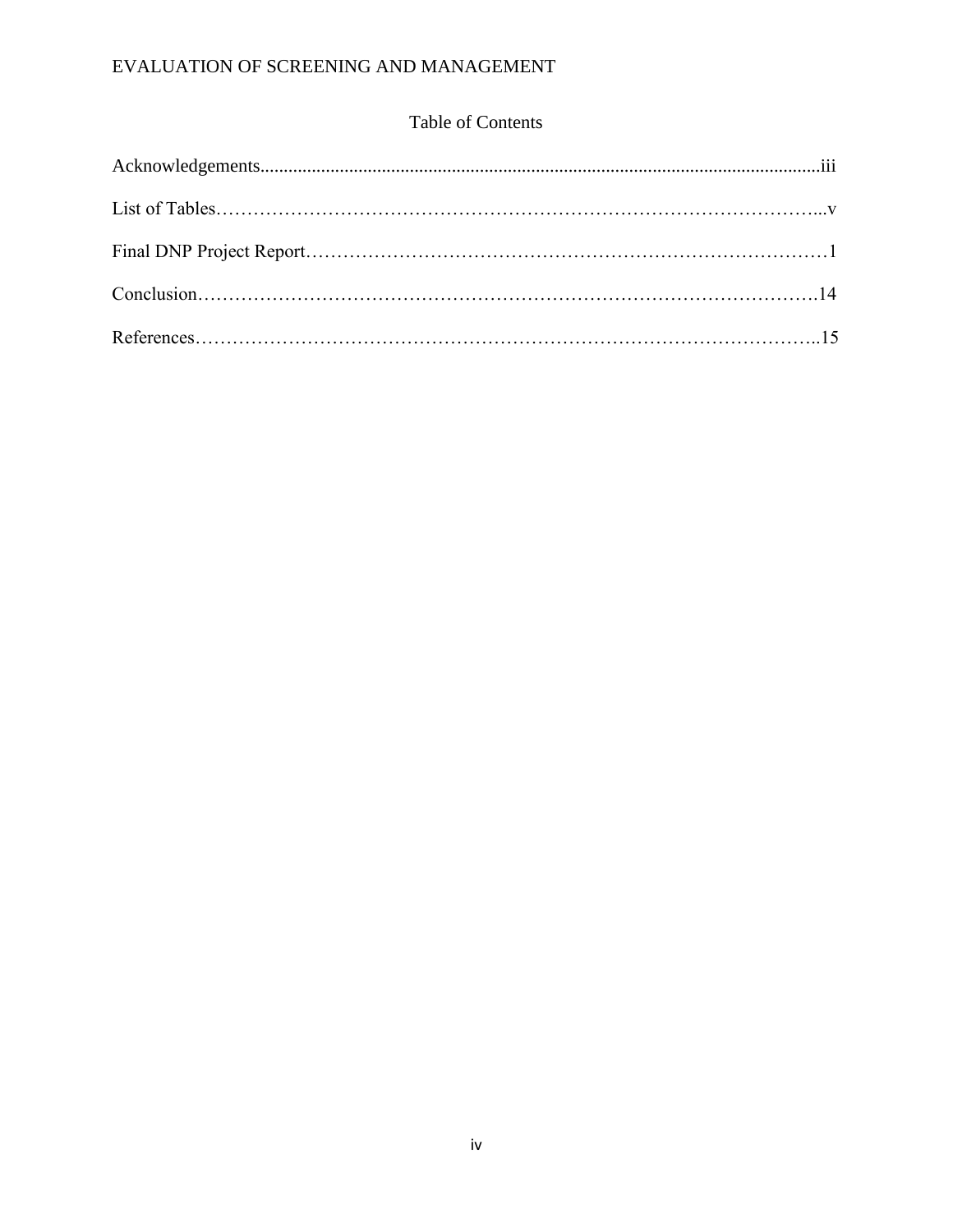# List of Tables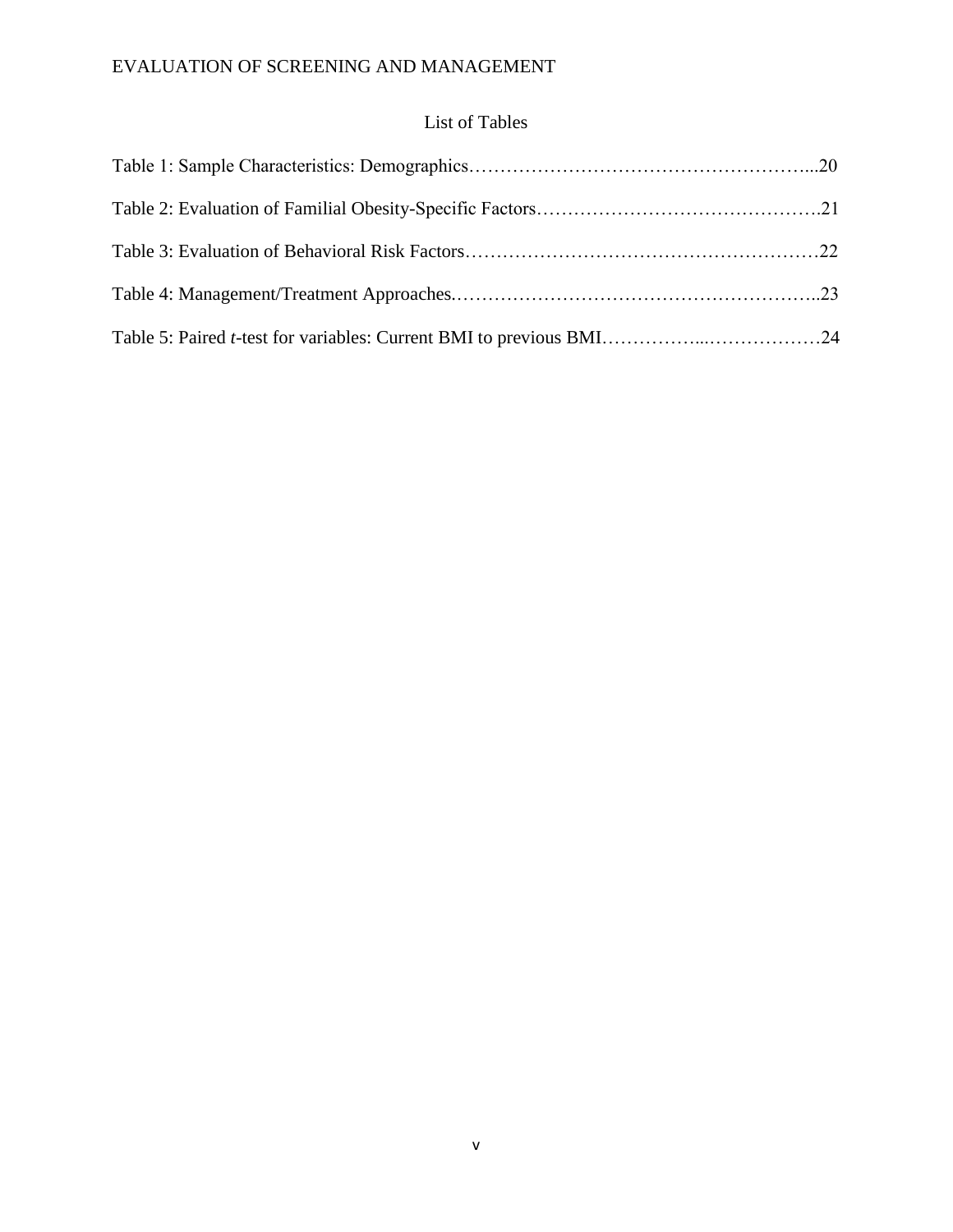### Running head: EVALUATION OF SCREENING AND MANAGEMENT

#### Abstract

**Background**: Worldwide, the World Health Organization (2016) estimates that forty-two million children from two to five years of age are overweight or obese. In the United States, Kentucky ranks sixth for the highest rate of overweight youth in the nation (Partnership for Fit Kentucky, 2009). The long term consequences of overweight and obesity are early onset of adult chronic diseases as well as social and psychological issues in childhood and adulthood. **Purpose**: The objective of this gap analysis was to assess BMI screening and weight management of children ages two to five who presented for a well-child check (WCC). A primary care office associated with a large medical center was used for this analysis.

**Methods**: Utilizing a retrospective medical review, the screening and management of childhood overweight and obesity in the two to five year age range was reviewed. This included if a diagnosis was made for a BMI above the  $85<sup>th</sup>$  percentile. The review included if an assessment and management plan were present for elevated BMI percentile.

**Results**: Approximately 97% had a current documented BMI percentile. None had a weight diagnosis classification for weight status. No documentation was made for the majority of risk factors, nor any recommendations on specific dietary changes and/or physical activity. Only 6.1% were recommended to follow-up sooner than the next WCC and no follow-up appointments were attended. BMI percentiles increased between WCC.

**Conclusion**: Although providers did exceptionally well with screening using BMI percentile, there were many missed opportunities for weight management. The electronic medical record can be used to increase adherence to current guideline recommendations for better patient outcomes.

**Keywords**: overweight, obesity, childhood, BMI percentile, screening, management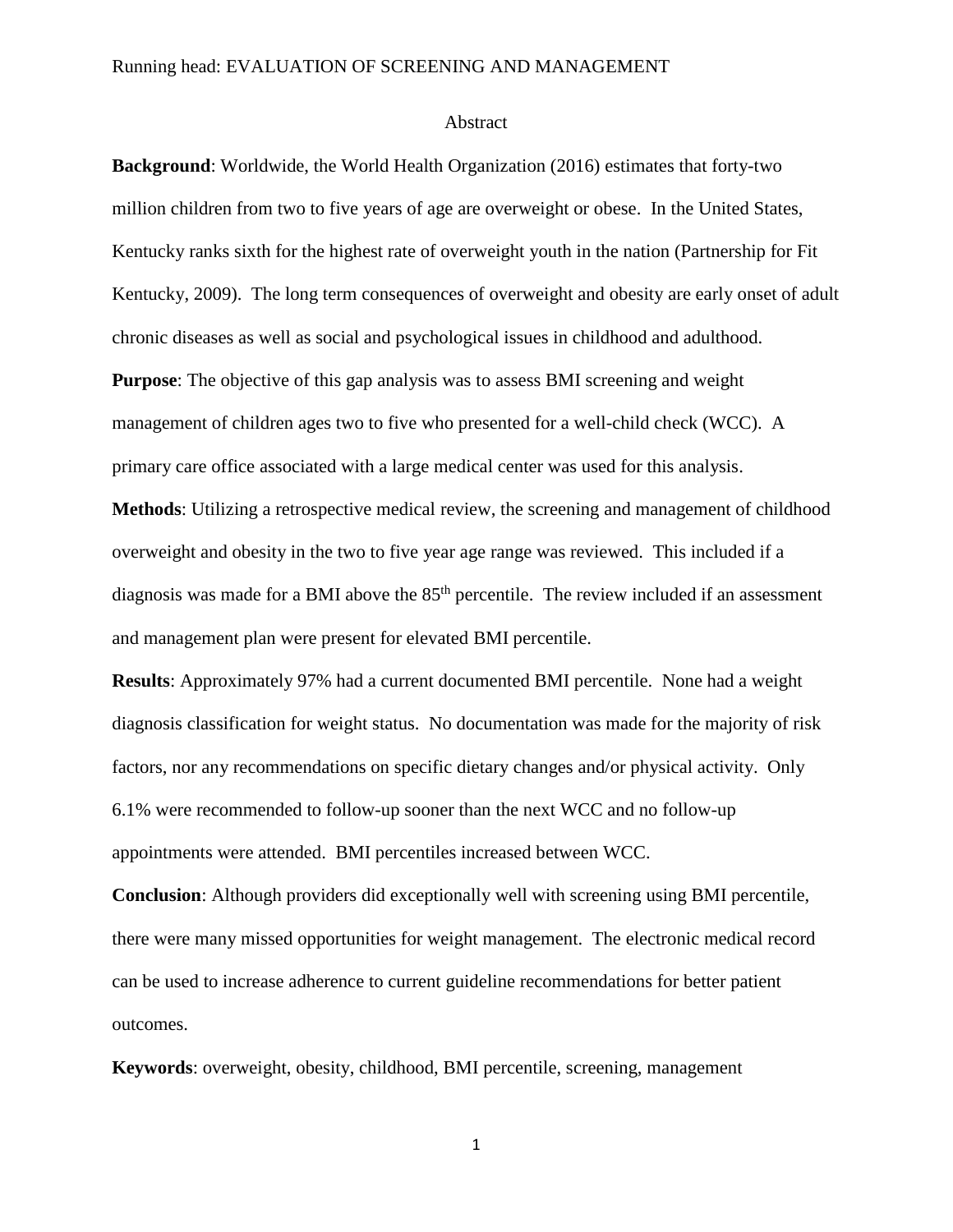### **Introduction**

Despite public attempts at raising health awareness, the prevalence of overweight (BMI >  $85<sup>th</sup>$  percentile) and obesity (BMI > 95<sup>th</sup> percentile) in children has become alarmingly common. Although the prevalence of obesity for preschool children decreased from 13.9% to 8.4%, obesity is still a serious health challenge. In Kentucky, approximately 16.0% of preschool children are considered overweight and 15.6% are obese (Centers for Disease Control and Prevention, 2010). These figures underscore the importance of primary prevention and early identification to prevent unhealthy weight gain and the difficulties that ensue. Although the primary care setting seems well suited to create an impact, current literature suggests that providers may not be adequately addressing childhood overweight and obesity (Kentucky Cabinet for Health and Family Services, 2015; Rausch, Perito, & Hametz, 2011). This gap analysis was conducted to gain a better understanding of how overweight and obese children are being screened and managed within the primary care setting.

#### **Background**

Worldwide, the World Health Organization (2014) estimates that forty-two million children from two to five years of age are overweight or obese. At this rate, it is expected that childhood overweight and obesity could reach a staggering seventy million by 2025. In the United States, Kentucky ranks sixth for the highest rate of overweight youth in the nation (Partnership for Fit Kentucky, 2009).

The negative effects of childhood overweight and obesity are well-known. More children are presenting with health conditions that until now, were commonly associated with adults such as hypertension, high cholesterol, pre-diabetes, and musculoskeletal problems (Centers for Disease Control and Prevention, 2015). According to Kalra, De Sousa, Sonavane, and Shah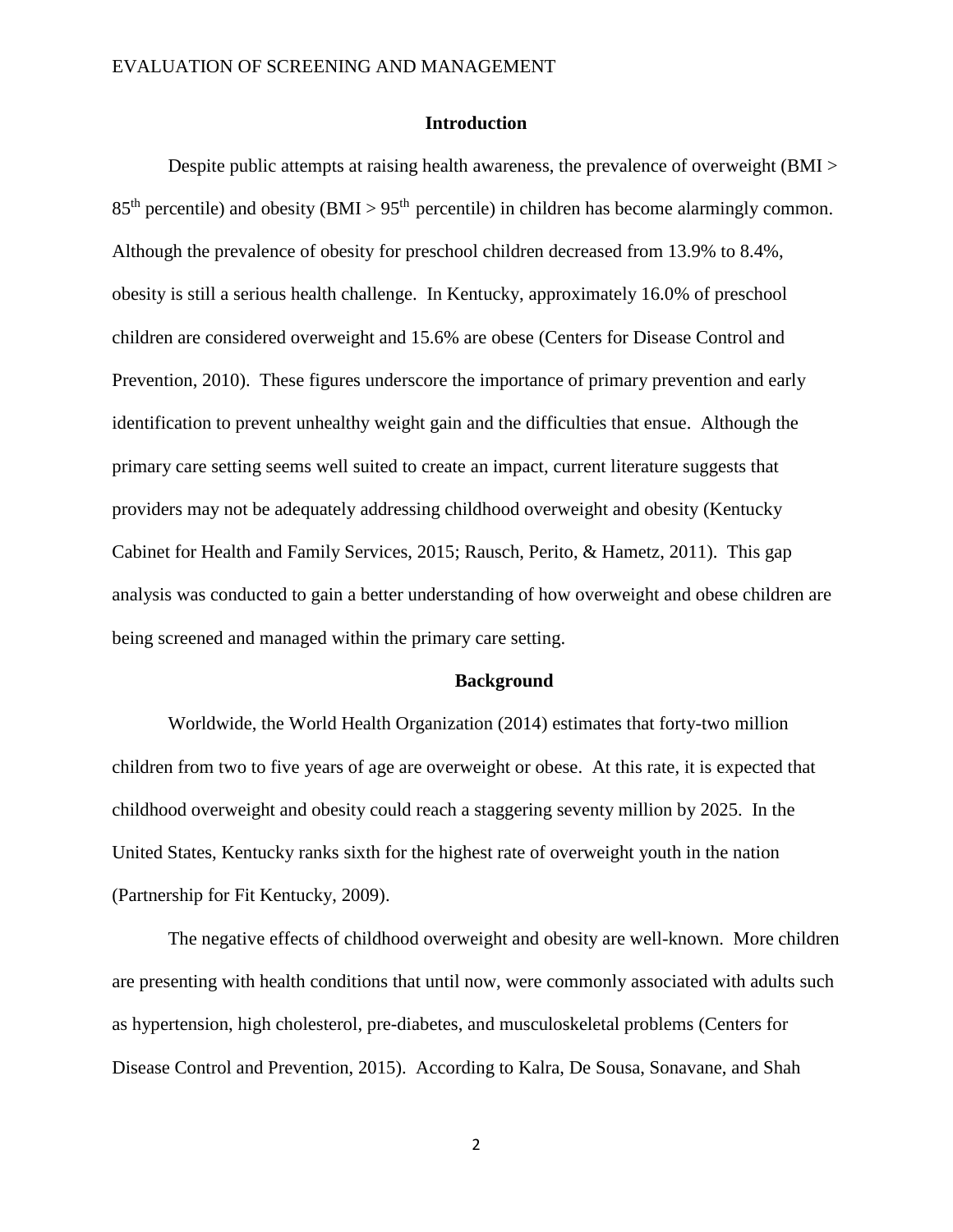(2012), being overweight or obese as a child can also have a negative impact on mental health. In fact, many children experience teasing and isolation from others, increasing the risk for psychosocial harm.

Unfortunately, obesity is not a problem that all children outgrow. Approximately half of all children that are overweight or obese before puberty, become overweight adults (Rabbitt & Coyne, 2012). Being overweight or obese contributes to health conditions such as cardiovascular disease, stroke, diabetes, cancer, and depression, leading to costly healthcare utilization, diminished worker productivity, and premature death (Hammond & Levine, 2010; (Rabbitt & Coyne). This is especially concerning for the future considering that today's obese children will more than likely become tomorrow's obese and chronically ill adults further burdening the healthcare system (Wang, Chyen, Lee, & Lowry, 2008).

Childhood overweight and obesity are multifactorial, with genetics playing a strong role. Genetic association studies on families and twins revealed a genetic variant or inheritability of up to 70 percent (Lyon & Hirschhorn, 2005). Although not well understood, these genetic variations are thought to influence the amount of stored adipose tissue and body weight that may affect an individual's risk for obesity (Garver et al., 2013). The interaction of this genetic component with certain environmental and behavioral factors such as a high-fat diet, sugarsweetened beverages, and decreased physical activity predisposes children to unhealthy weight gain (Garver et al.).

Promoting healthy nutrition early on is important in preventing childhood overweight and obesity. The World Health Organization (2016) encourages the high intake of fruits and vegetables, as well as legumes, whole-grains and nuts, while limiting the intake of fats and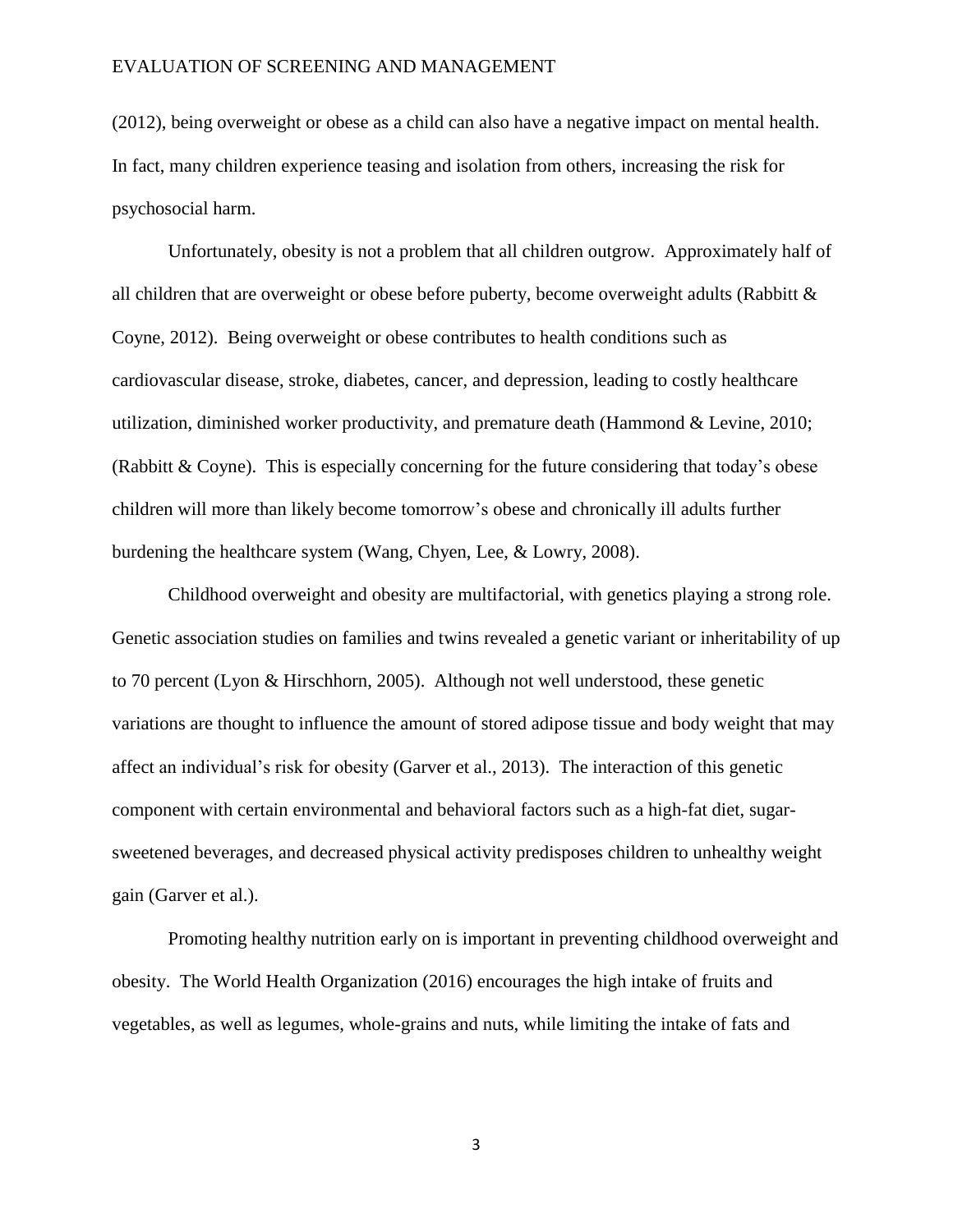sugars. Lifetime eating habits are established early in childhood and it is at this time point that parents have considerable control over what their child eats and does.

Establishing healthy feeding patterns in infancy is essential as well. The American Academy of Pediatrics (2016) supports exclusively breastfeeding for at least six months from birth. This can reduce the risk for childhood obesity because it helps stop the early introduction of solid foods that could lead to unhealthy weight gain (American Academy of Pediatrics, 2016; World Health Organization, 2014). Further, it may offer other protective measures against childhood obesity. For example, infants learn to regulate their own intake based on hunger cues rather than finishing a bottle. Studies also suggest that formula-fed infants take in more energy and protein, leading to greater insulin production. Higher insulin levels lead to the early production of adipocytes and weight gain (World Health Organization, 2014).

In general, obesity has been associated with poor eating habits and a downward trend for physical activity (DeBate, Zhang, & Thompson, 2007; Sahoo et al., 2015). According to Bishop, Middendorf, Babin, and Tilson (2005), children spend more time indoors with interactive media or "screen time" instead of playing outside. The researchers also found that children are spending 25 percent of their day watching television and those that watch more television had the highest prevalence of obesity. Further, an adequate amount of sleep in young children is important to consider when determining health and risk for obesity. Children who sleep less have an increased risk of overweight and obesity (Fitch et al., 2013).

Therefore, although genetics can predispose individuals to obesity, consideration must be given to environmental and behavioral factors as they too affect weight (Sahoo et al., 2015). It is important to assess for medical and behavioral risks at all WCC. This should include familial obesity, nutrition, physical activity, screen time, and sleep (Fitch et al., 2013). Parents strongly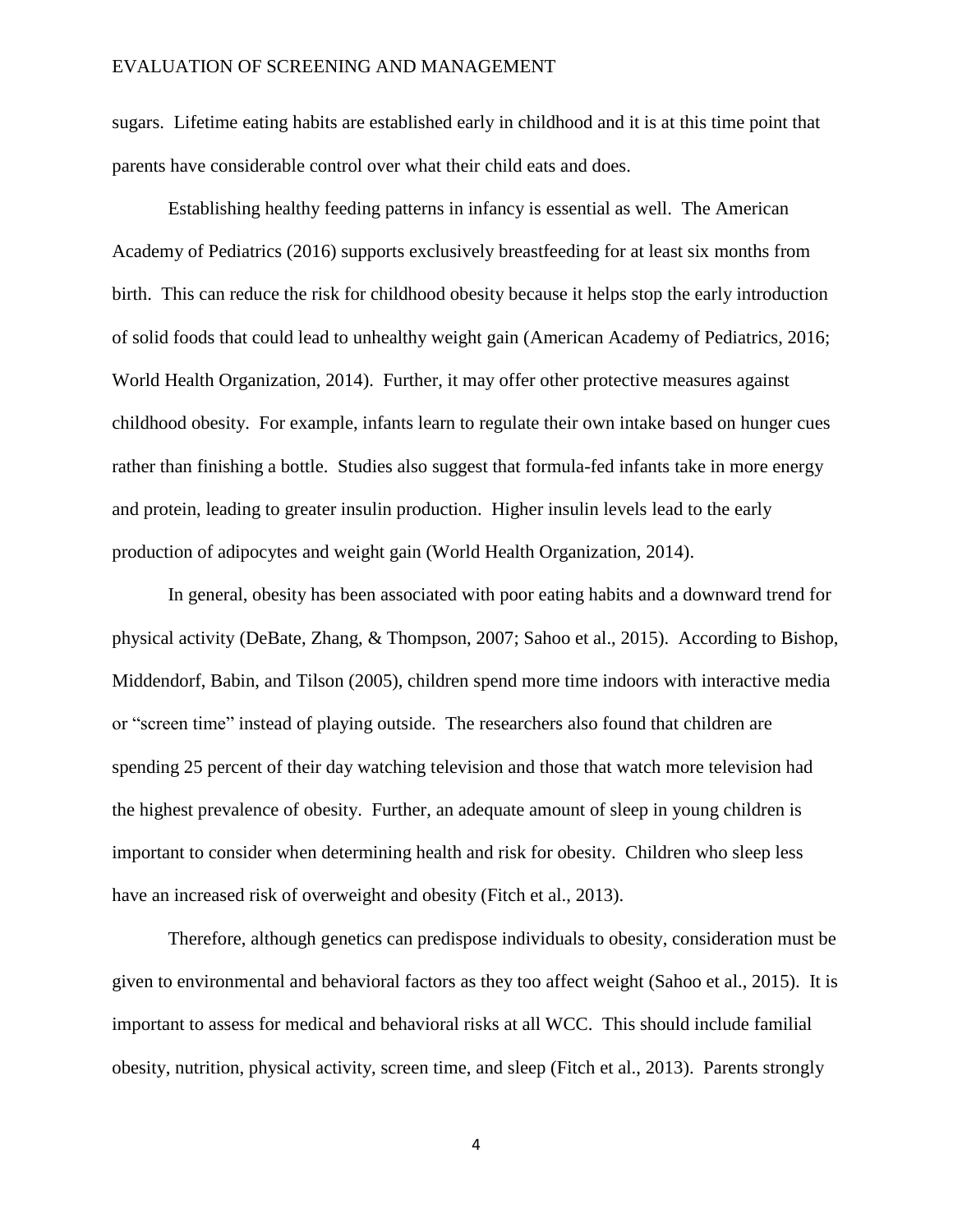influence the home environment as role models with healthy or unhealthy habits and are a pivotal piece to intervention.

Several guidelines have been developed that encourage providers to screen for overweight and obesity risk using the BMI percentile (Fitch et al., 2013). The BMI, which measures weight relative to height, should be calculated and then plotted to determine percentile at each WCC (Fitch et al.; Kentucky Cabinet for Health Services, 2015). Regularly assessing and recording the BMI percentile is necessary for tracking changes because it presents the opportunity for early detection and intervention.

The healthcare guideline: Prevention and Management of Obesity for Children and Adolescents from the Institute for Clinical Systems Improvement (ICSI) provides evidencebased recommendations for providers. The focus is on a multi-disciplinary approach. Family collaboration for improved patient outcomes is also strongly recommended (Fitch et al., 2013).

A number of strategies are available for management purposes. Those most successful incorporate the family. The underlying factor is to engage parents in making meals nutritionally sound, recognizing that they are the key to establishing and promoting healthy habits at home. West, Sanders, Cleghorn, and Davies (2010), studied the effect of parent-centered interventions to advocate lifestyle changes for weight management and found an improvement in treatment outcomes when parents were involved.

There are several programs that could be implemented within a primary care practice. The 5210 Let's Go! is a nationally recognized childhood obesity prevention program aimed at increasing healthy eating and physical activity. It encourages parents and their children to regularly consume five fruits and vegetables, limit recreational screen time to no more than two hours, engage in one or more hours of physical activity, and avoid sugar-sweetened beverages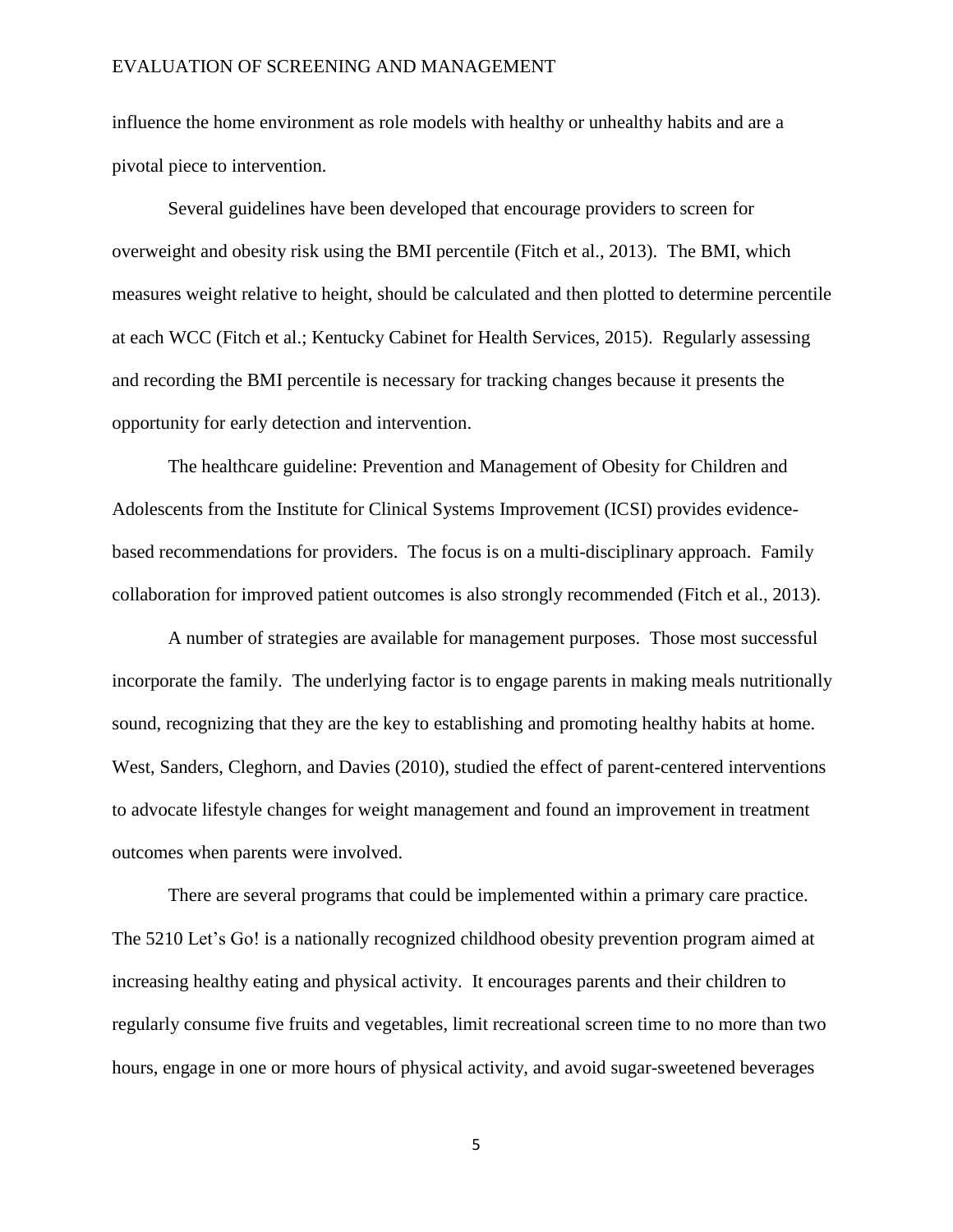(Maine Center for Public Health, n.d). Intrinsic to the program is the use of motivational interviewing wherein providers and parents help to incorporate all or some of the recommendations. This program also recognizes that although parents are instrumental, it takes a collaborative effort by the community to advocate and sustain health awareness changes (Rogers et al., 2013).

The Healthy Active Living for Families: Right From the Start (HALF) program can also be used to meet provider and parent needs in preventing childhood overweight and obesity. This unique program is well received as it combines parents' perspectives about early obesity prevention with evidence-based health guidance. Focus groups revealed that, overall, parents preferred realistic strategies and individualized information that was easy to understand. This program also provides interactive tools and resources for both providers and parents to help improve communication related to obesity prevention (American Academy of Pediatrics, 2016).

#### **Purpose**

This gap analysis was conducted at a primary care office associated with a large medical center from January 2012 to December 2015. This suburbanly located primary care office has five family prepared providers (four medical doctors and one nurse practitioner). Interest was expressed by the providers in helping to understand how childhood overweight and obesity was being managed in their clinic.

Therefore, a gap analysis was designed to assess BMI screening and weight management of children ages two to five who presented for a WCC at the primary care office. The gap analysis consisted of an in-depth electronic medical record review. The most recent BMI percentile was compared to the recorded BMI percentile of a previous WCC. For two-year olds, the height/weight graph from a previous WCC was used for comparison.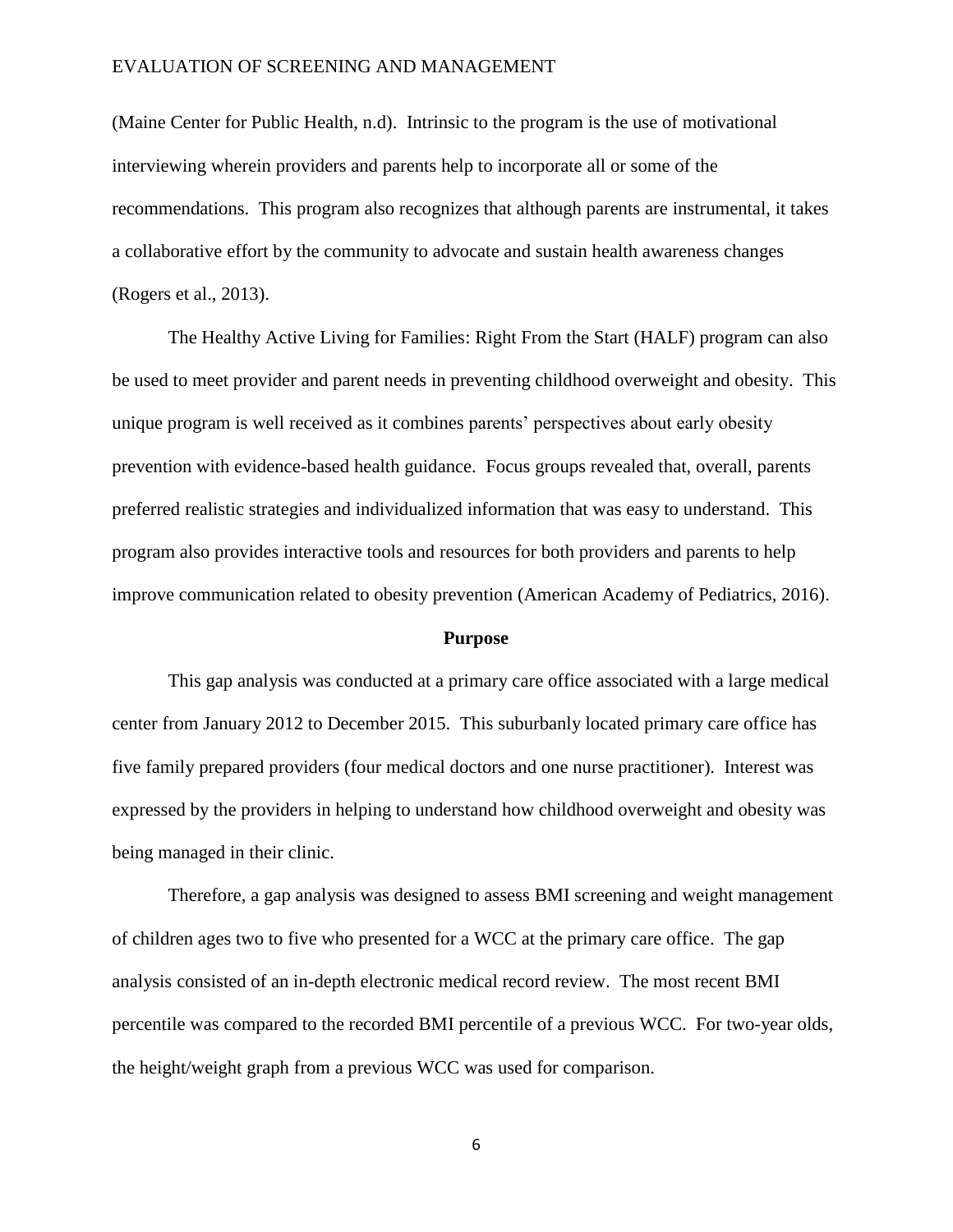The following questions were addressed in the review:

- 1. What percentage of children had a BMI percentile calculated?
- 2. If the BMI percentile was calculated above the  $85<sup>th</sup>$  percentile, what percentage of children had a diagnosis of "Overweight" assigned as a problem, or if the BMI percentile was calculated above the 95<sup>th</sup> percentile, what percentage of children had a diagnosis of "Obesity" assigned as a problem?
- 3. If a diagnosis was or was not assigned to the weight problem, was weight discussed as part of a management plan? What resources were utilized to aid in management? Was a plan for a follow-up established and did the follow-up occur?
- 4. What assessments of overweight or obesity risk factors were reviewed to assist in developing an individualized plan, including familial obesity-specific history, consumption of sugar-sweetened beverages, fruit and vegetables, amount of daily screen time, amount of sleep, and amount of daily physical activity?
- 5. How did the BMI percentile compare to the BMI percentile from a previous WCC?
- 6. What percentage of those with an elevated BMI percentile at age two, where records are available, were either breast-fed or formula fed, and at what age were solid foods introduced?

### **Methods**

#### **Design**

This nonexperimental descriptive study design utilized a retrospective electronic medical record review. The screening and management for childhood overweight and obesity was assessed for those in the two to five year age range. Patient data that were obtained included: the child's BMI history, familial risk factors, demographic data, and treatment approaches.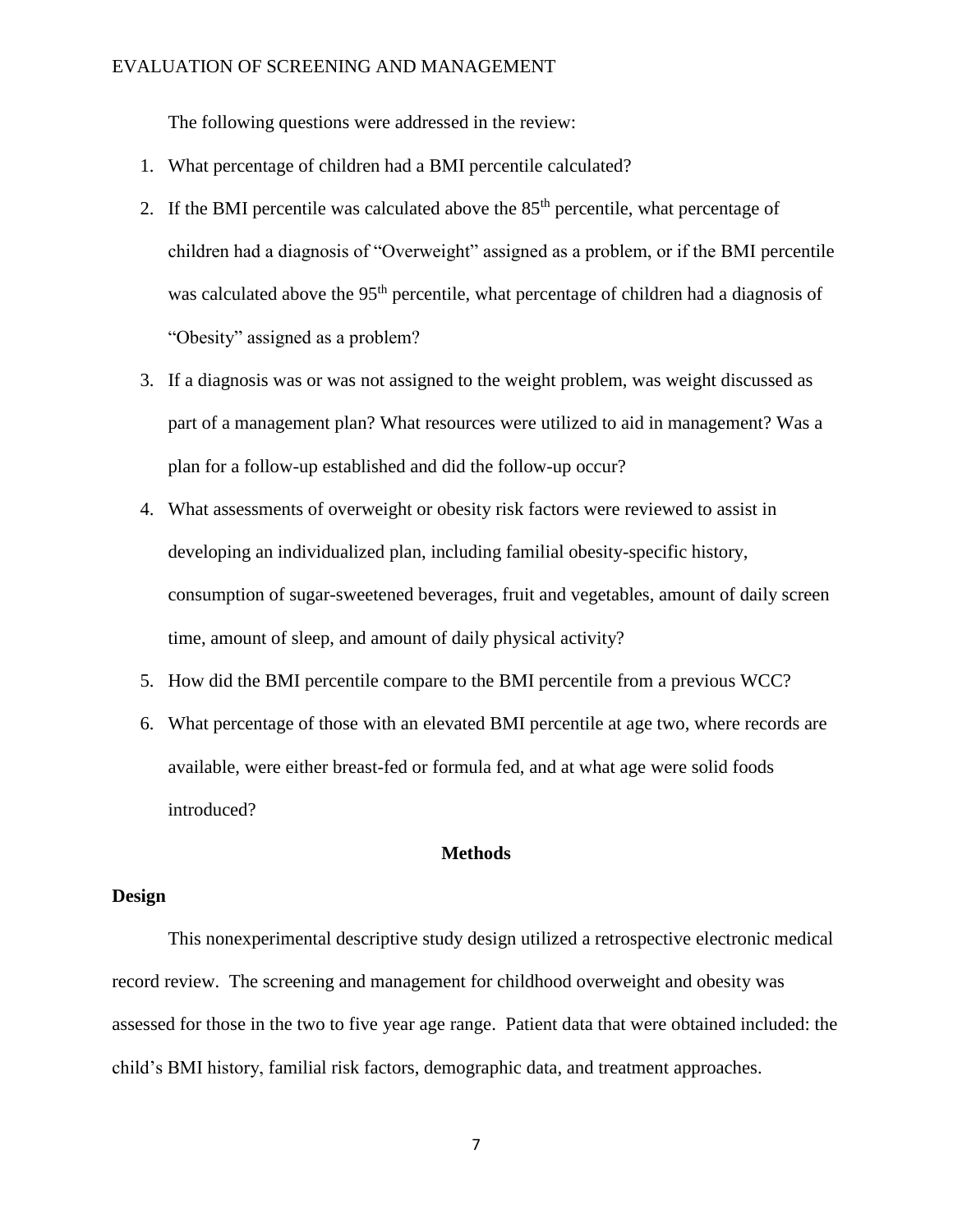Examining social demographic factors such as primary caregiver, type of medical insurance, primary language, ethnicity, and infancy feeding practices for those two years of age was essential for a more robust gap analysis.

Data were collected from the most recent and previous WCC. The data for the two-year old WCC, were retrospectively examined to identify if child was breastfed versus formula-fed and to identify the age of introduction of solid foods, where available. The electronic medical record (EMR) was available from 2012 forward.

### **Approval Procedures**

Data collection began following University of Kentucky Institutional Review Board (IRB) and Norton Healthcare Office of Research Administration (NHORA) approval. No identifying information was obtained from patient records or reported in the gap analysis results. Only the PI of the project and the Project Chair, had access to the data collected from the EMR. A waiver of informed consent was requested because this study used existing patient records.

#### **Study Procedures**

A total of 157 WCC for children between the ages of two to five met the inclusion criteria of having a WCC within the study period. From that initial list, 33 patients were identified whose BMI was above the 85<sup>th</sup> percentile and were included in the medical record review. Exclusion criteria were elevated BMIs at episodic visits, developmental disorder, and/or any child diagnosed with Down's Syndrome or Autism. Every eligible patient was assigned a study number.

A cross-walk table of the study numbers and their correlated medical record numbers were kept in a separate spreadsheet not available to anyone other than the PI. It was kept in a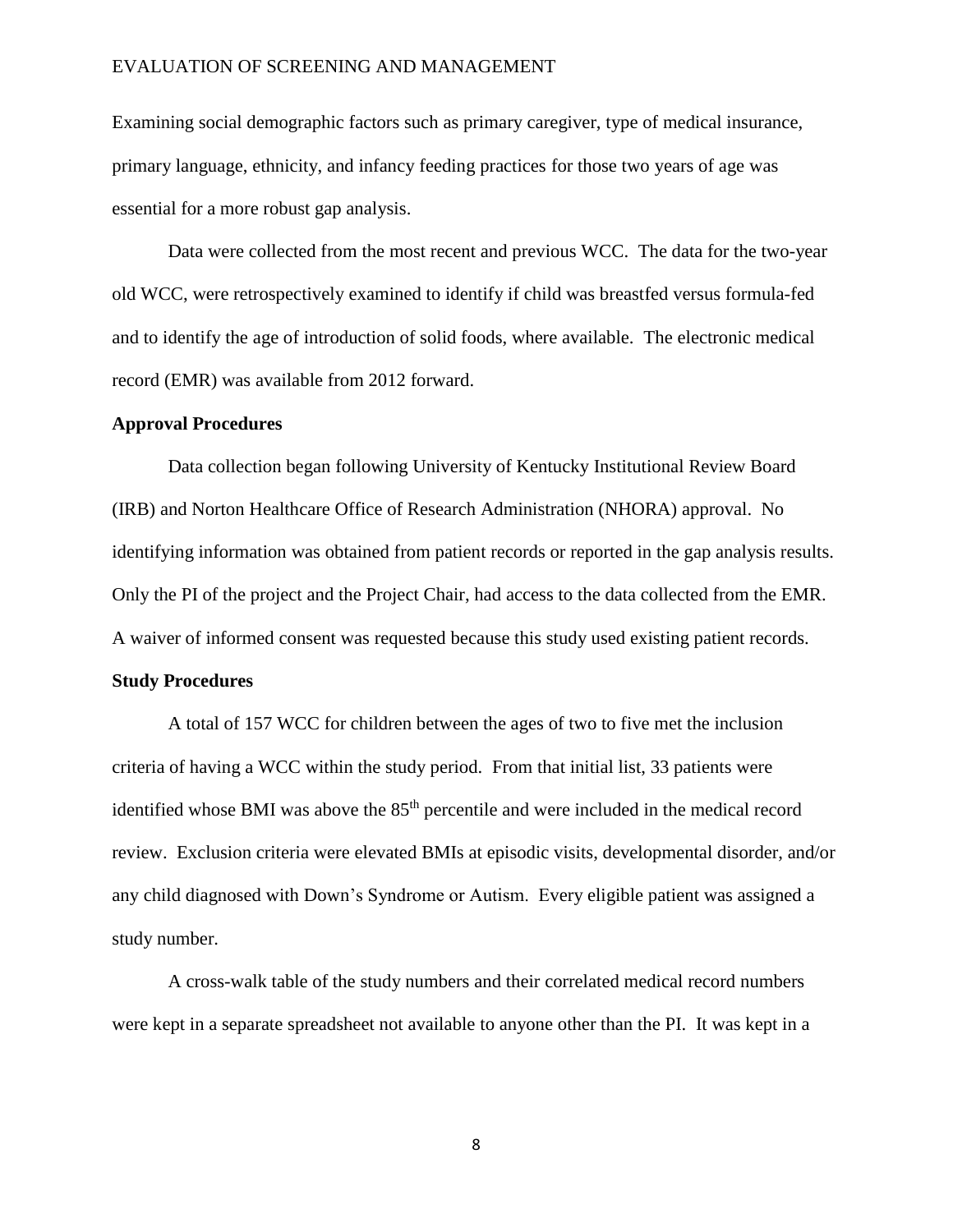personal password protected computer. The PI conducted the electronic medical record review in a private workroom within a Norton Healthcare facility.

### **Data Collection**

The spreadsheet was utilized for data collection. Each record was examined for a BMI percentile at two consecutive visits. Data were collected to include family risk factors, current assessment of dietary and physical activity, and if there was documentation of a plan that addressed the weight issue. The study time frame was between January 2012 to December 2015.

### **Data Analysis**

The data were analyzed using IBM SPSS Statistics version 24. Statistical analysis involved descriptive statistics with frequency distribution, mean, and standard deviations to summarize study variables. A paired *t*-test with an alpha level of 0.05 was used to compare changes in BMI percentile. Data collected from the review were analyzed in the aggregate.

#### **Results**

#### **Sample Characteristics**

There were 157 WCC during the study time frame of which 33 met the inclusion criteria. The patient age range was three to five with a mean of 4.21 years. The sample included 45.5% males with 81.9% being Caucasian. English was the primary language for all patients. The majority of the sample had private insurance, 9.1% had Medicaid, and 3% had no insurance documented. Social setting demographics were unable to be evaluated due to lack of documentation in the EMR.

#### **Screening and Diagnosis**

Approximately 97% had a current documented BMI percentile within the vital sign section of the EMR. For this sample, the average BMI percentile was 92.06% where 72.7% were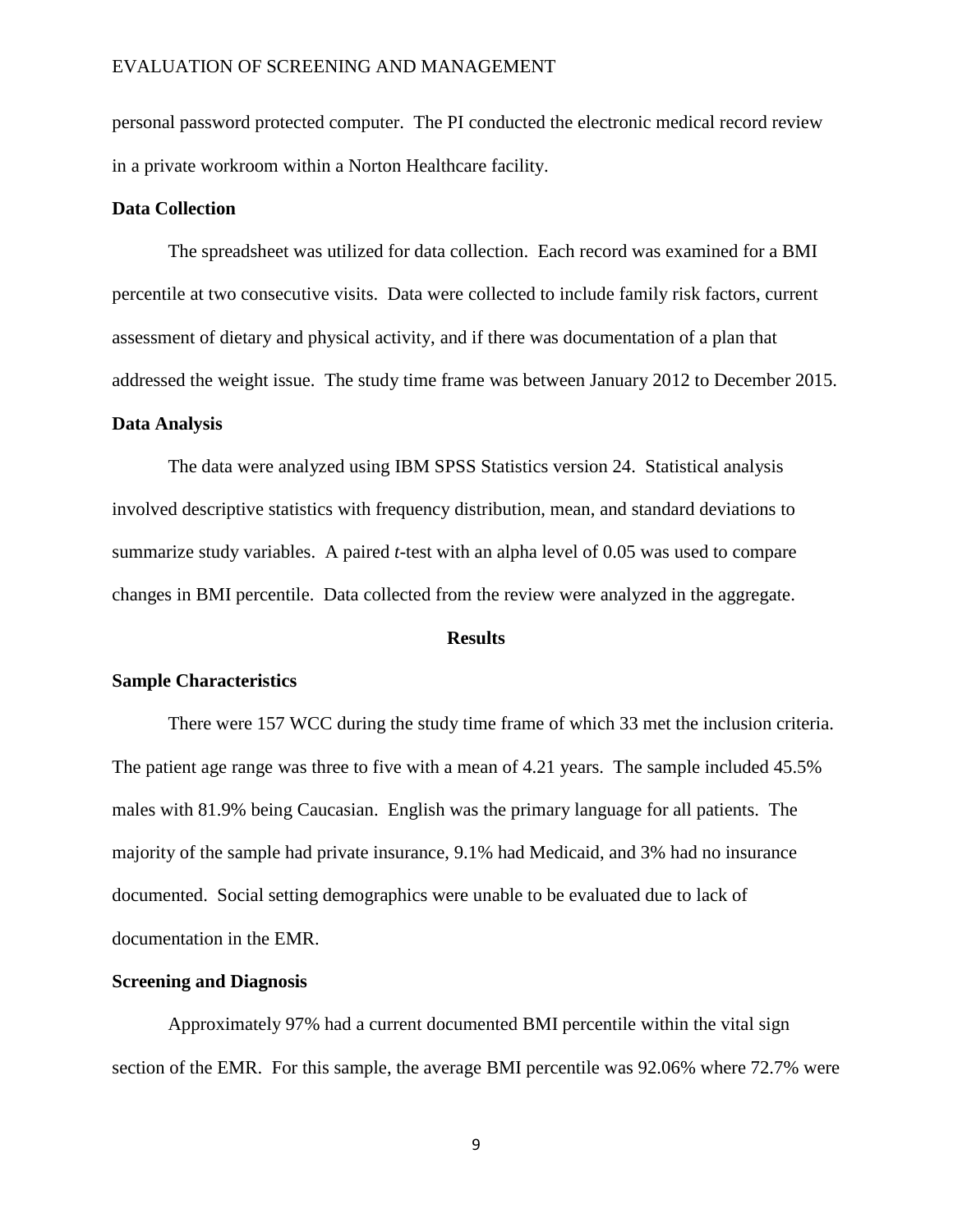overweight and 27.3% were obese. None had a weight diagnosis classification for weight status (see Table 1). Results from a paired *t*-test indicated a significant increase in BMI percentile compared to a previous WCC ( $p=0.013$ ; see Table 5).

### **History Evaluation and Nutritional Assessment**

There was no documentation of family risk factors for the majority of the sample. Table 2 is a representation of family risk factors that were assessed. Only hypertension and diabetes was reported in nine percent of the sample.

Included in the review was provider assessment of dietary habits and behavioral risk factors as displayed in Table 3. Based upon the limited narrative, it appeared that 72.7% consumed less than five servings of daily fruits and vegetables and 3% consumed five or more. In 24.2% of the sample the provider made a general notation of the parent reporting a wellbalanced diet. Regarding sugar-sweetened beverages, 93.9% consumed more than or equal to one serving daily. In this sample, sleep was reported by 69.7% as having eight hours or more per night. Data regarding documentation of physical activity and screen time were missing 81.8% and 93.9%, respectively.

### **Management and Treatment Approaches**

This sample was reviewed to evaluate management and treatment approaches. Approaches that were assessed included increasing fruits and vegetables, physical activity, and sleep, while limiting sugar-sweetened beverages and screen time. Recommendations on dietary changes and physical activity were general and non-specific. Only 12.1% of the sample were recommended to increase fruits and vegetables. Three percent were advised to limit sugarsweetened beverages and 6.1% were advised to increase physical activity. There were no documented management recommendations noted for sleep or screen time.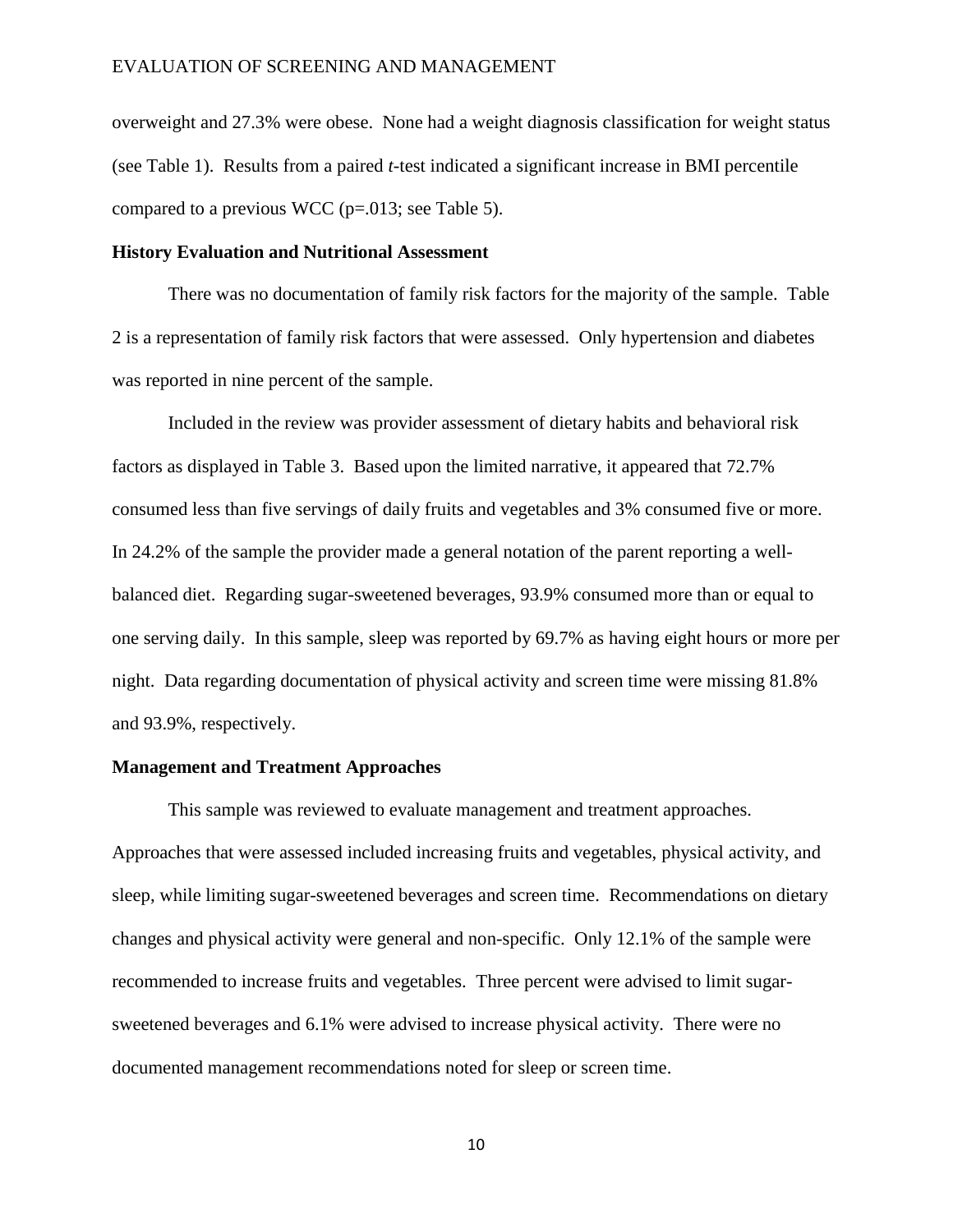With regard to treatment approaches, printed handouts and counseling were frequently used by providers 72.7% and 87.9%, respectively. Providers discussed dietary 81.8% of the time, and physical activity 66.7%. No referrals for weight management or dietician were provided. Only 6.1% were recommended to follow-up sooner than next WCC and no follow-up appointments were attended.

### **Discussion**

This gap analysis provided insight for how overweight and obese children were being screened and managed in the primary care setting. At this practice, the rates of BMI screening were very high, due to the electronic medical record which automatically calculated and plotted the percentile. However, despite the relatively high number of overweight and obese children, none had a formal weight diagnosis recognizing the problem. This is not an unusual finding. Previous research shows that overweight and obesity remains underdiagnosed in young children within the outpatient setting (Patel et al., 2010).

This study did not assess provider insight so it is unclear why providers failed to diagnose and initiate treatment. Providers should not only screen using BMI percentile, but also formally diagnose those identified as overweight or obese to ensure proper management and treatment (Fitch et al., 2013; Kentucky Cabinet for Health Services, 2015). Those identified as overweight or obese should also be monitored to track ongoing progress and follow-up. Having providers initiate conversation with parents is difficult, yet ever important. According to Etelson, Brand, Patrick, and Shirali (2003), initiating conversation can be problematic for providers especially since parents do not typically perceive a weight problem in their child.

In this gap analysis, there was little documentation on the patient assessment of dietary and physical activity habits. Nor were family risk factors evaluated; yet in the management plan,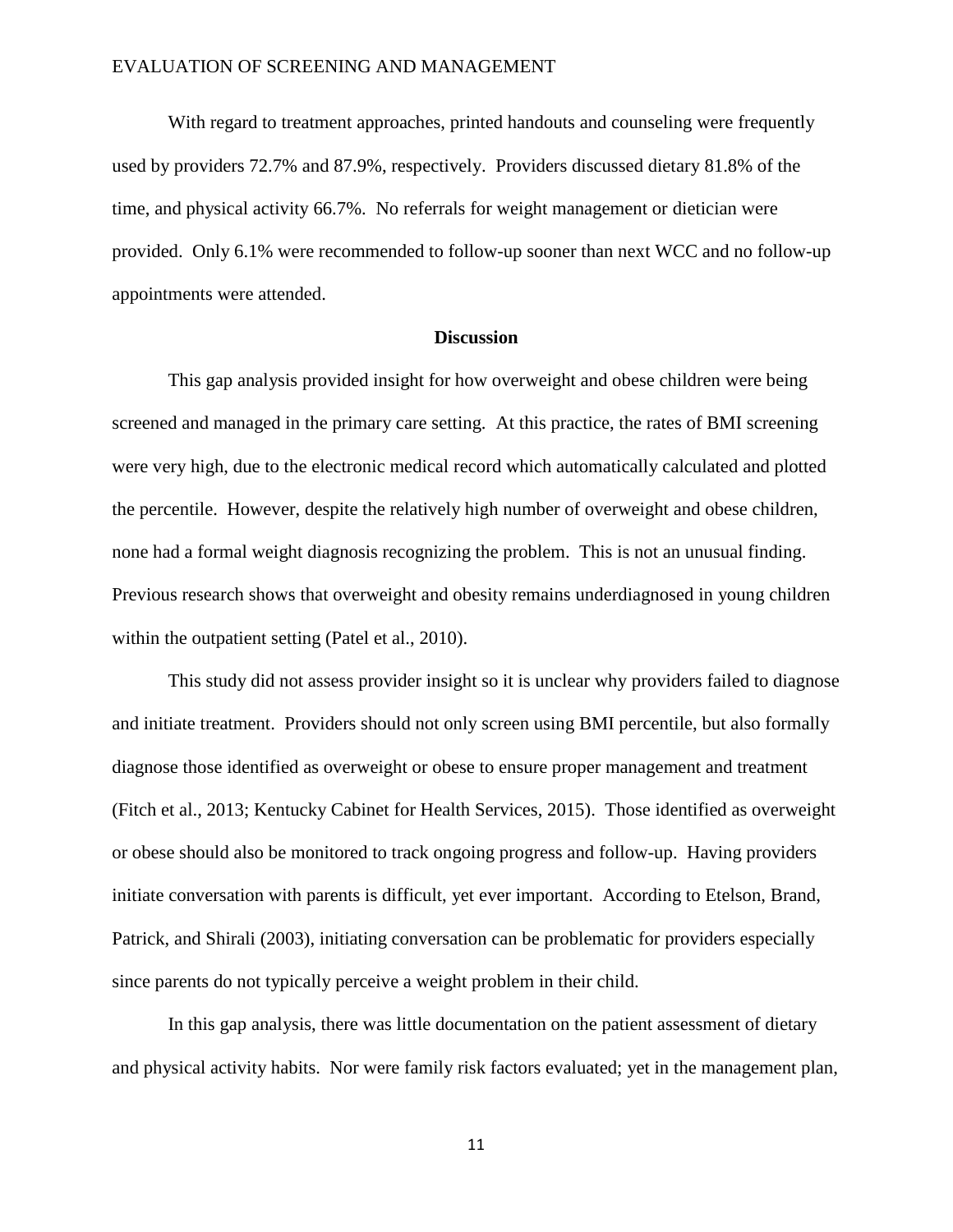the majority had documentation that nutrition and physical activity was discussed. The discussion was not in-depth, but presented a more general approach to consuming a healthy diet and becoming more physically active. In this clinic there is no standardized format in the EMR for a WCC. It is left to the individual provider to design their own template. This most likely contributed to provider inconsistency in addressing the problem.

Despite recommendations, research shows that providers may have a defeatist attitude regarding the success of counseling and obesity interventions (Silberberg et al., 2012; Walker et al., 2007). Reported barriers include insufficient time for counseling on weight issues, lack of knowledge regarding available community resources (e.g., dietician, weight management services), and low comfort level with counseling families (Rausch, Perito & Hametz, 2011; Vine, Hargreaves, Briefel, & Orfield, 2013). It is possible that providers have conflicting thoughts on weight management and are reluctant to diagnose or label a child as overweight or obese for fear of attaching a stigma.

Clinician inertia and frustration contributes to lack of management and opportunities are often missed when barriers are perceived (Aujoulat et al., 2014). Interestingly, the one significant statistical finding was that the weight did increase between the two data points. Coupling this with the lack of documentation about weight only emphasizes the need to recognize a problem that does not go away. Early prevention and intervention is everimportance as studies show that the incidence of overweight and obesity starts early in childhood and continues to increase with subsequent visits (Cunningham, Kramer, & Narayam, 2014).

In addition to supporting the maintenance of their patients' health and safety, primary care providers are burdened with addressing multiple social issues such as anti-vaccination, behavioral problems, child abuse, and socioeconomic constraints. The growing demands that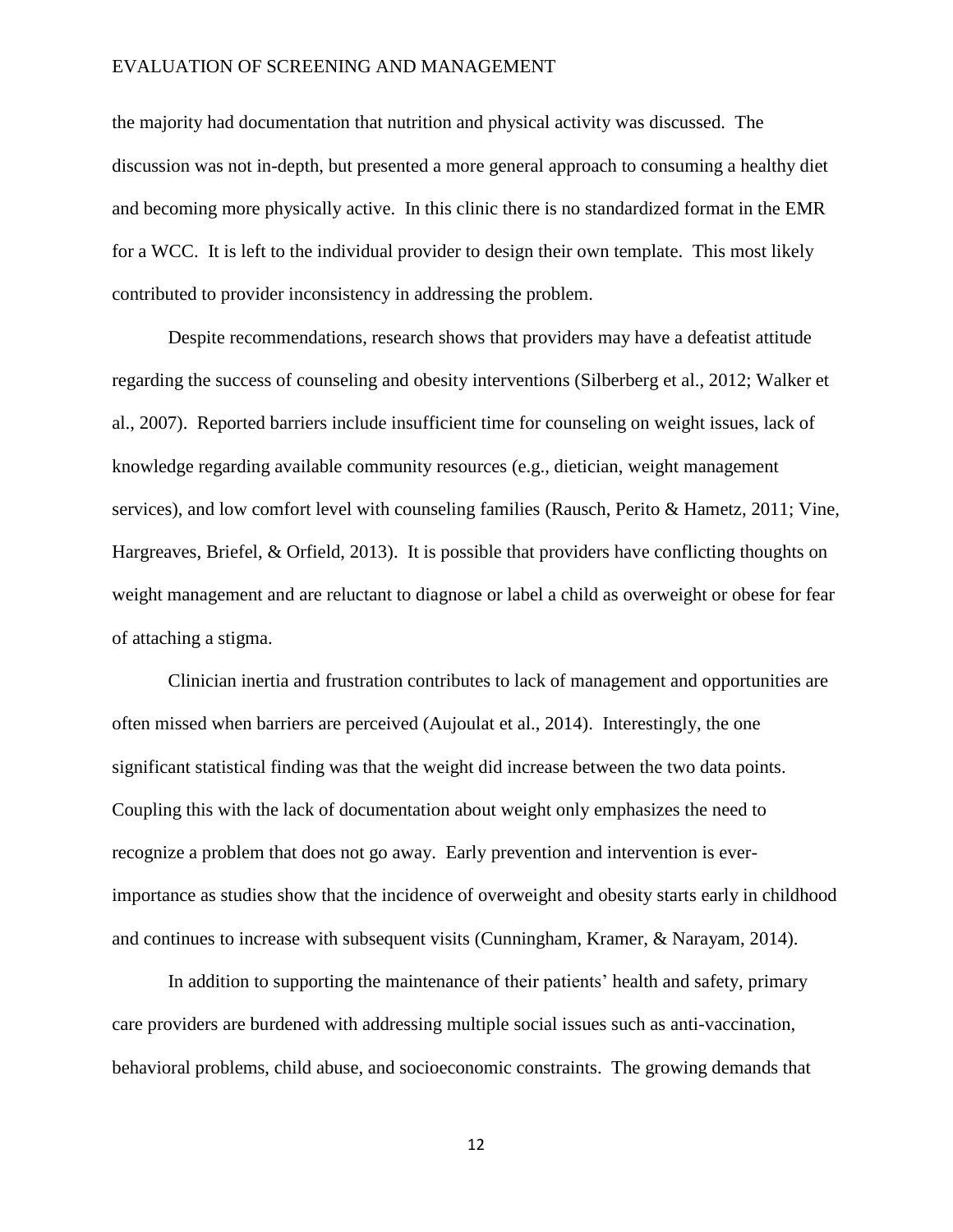providers face further emphasize the need for a formal, user-friendly EMR program that facilitates consistent screening and documentation of overweight and obesity. As they are, WCC are "quite variable, and the needs of many children and parents are not being met" (Schor, 2004, p. 215).

### **Limitations**

The study was a retrospective medical record review which has its limitations. Due to the recent transition from paper to electronic medical record, some records were unavailable. This may explain why records were minimal for patients age two. There were differences noted between providers in the degree of information that was recorded. Much of the information was retrieved from narrative notes in the medical record, leaving room for inconsistency and interpretation bias. Generalizability of the study's findings is limited due to the small sample size, lack of diversity, and lack of provider and parent insight.

#### **Recommendations**

Future recommendations should focus on provider facilitation of screening and management of childhood overweight and obesity. Interventions using the EMR should integrate provider notifications or "Best Practice" advisories for patients with elevated BMI percentiles. This tool would alert providers and prompt discussion with families.

Increasing conversations between providers and families may improve management and quality of care, leading to better patient outcomes. Adapting an electronic version of the 5210 program would standardize screening and give providers an avenue for discussing healthy habits during each WCC. It is important that providers, not only impart education, but individualize recommendations that emphasize family involvement.

Follow-up care is an essential piece to managing overweight and obesity in children. Families need continued counseling, support and education on their journey toward healthy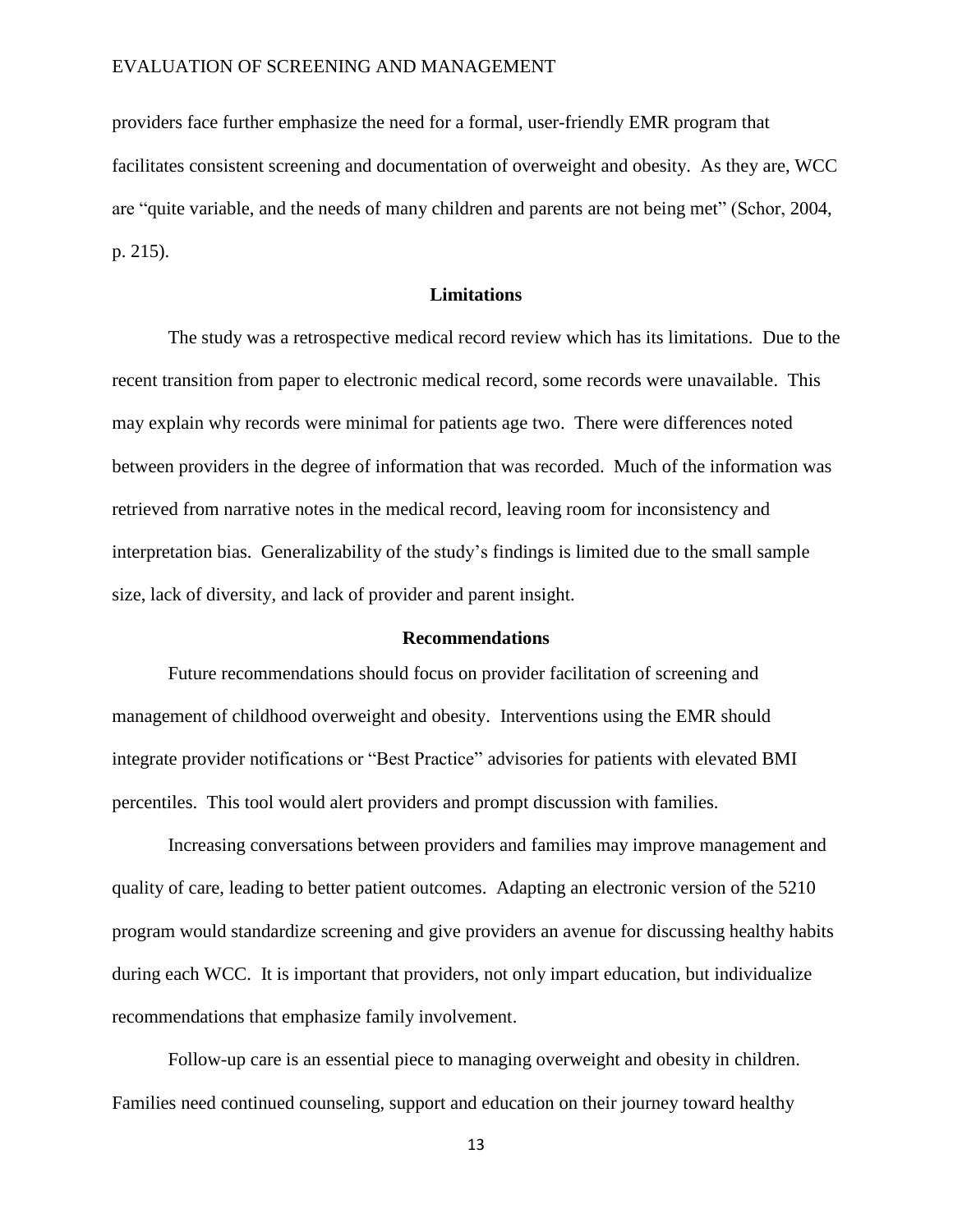habits. Having a structured follow-up plan to monitor dietary and behavioral progress allows providers and families to continually evaluate treatment**.**

### **Conclusion**

The purpose of this gap analysis was to gain a better understanding for how overweight and obese children were being screened and managed in the primary care setting. Although primary care providers are uniquely positioned to detect early overweight and obesity, there were many missed opportunities for weight management at this site. Providers need tools that will help them create meaningful conversation around healthy eating and physical activity. The EMR can be used to standardize screening and management and increase adherence to current guideline recommendations for better patient outcomes.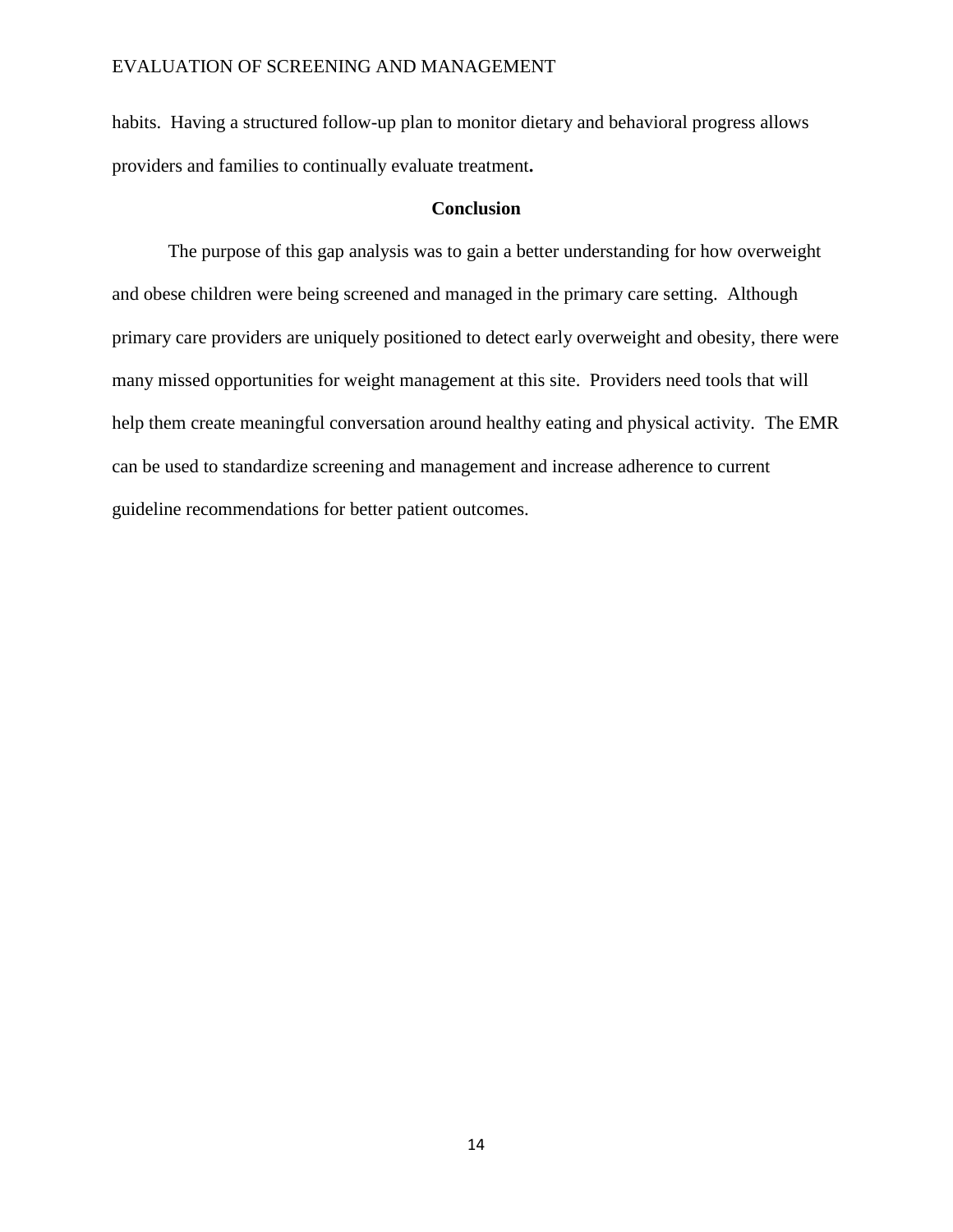#### References

American Academy of Pediatrics (AAP). (2016). Institute for healthy childhood weight. Healthy active living for families (HALF) program. Retrieved from https://ihcw.aap.org/programs/healthforfamilies/Pages/default.aspx

Aujoulat, I., Jacquemin, P., Rietzschel, E., Scheen, A., Tréfois, P., Wens, J., Darras, E., & Hermans, M. (2014). Factors associated with clinical inertia: an integrative review. *Advances in Medical Education and Practices.* May, 2014(5), 141-147. doi: 10.2147/AMEP.S59022. Retrieved from

https://www.ncbi.nlm.nih.gov/pmc/articles/PMC4028485/

- Bishop, J., Middendorf, R., Babin, T., & Tilson, T. (2005). U.S. Department of health & human services. ASPE research brief. Childhood obesity. Retrieved from https://aspe.hhs.gov/basic-report/aspe-childhood-obesity-white-paper
- Centers for Disease Control and Prevention (CDC). (2010). CDC: Growth charts, U.S. Retrieved from <http://www.cdc.gov/growthcharts/background.htm>
- Centers for Disease Control and Prevention (CDC). (2011). CDC: Safer healthier people. Using the BMI-for-age growth charts. Retrieved from [http://www.cdc.gov/nccdphp/dnpa/growthcharts/training/modules/module1/text/module1](http://www.cdc.gov/nccdphp/dnpa/growthcharts/training/modules/module1/text/module1print.pdf) [print.pdf](http://www.cdc.gov/nccdphp/dnpa/growthcharts/training/modules/module1/text/module1print.pdf)
- Centers for Disease Control and Prevention (CDC). (2015). CDC: Childhood obesity causes and consequences. Retrieved from https://www.cdc.gov/obesity/childhood/causes.html
- Cunningham, S., Kramer, M., & Narayan, K. (2014). Incidence of childhood obesity in the united states. *The New England Journal of Medicine*. 2014(370), 403-411. Retrieved from http://www.nejm.org/doi/full/10.1056/NEJMoa1309753#t=article
- DeBate, R., Zhang, Y., & Thompson, H. (2007). Changes in commitment to physical activity among 8-11 year-old girls participating in a curriculum-based running program. *American Journal of Health Education*, Sept/Oct, 38(5), 276-283.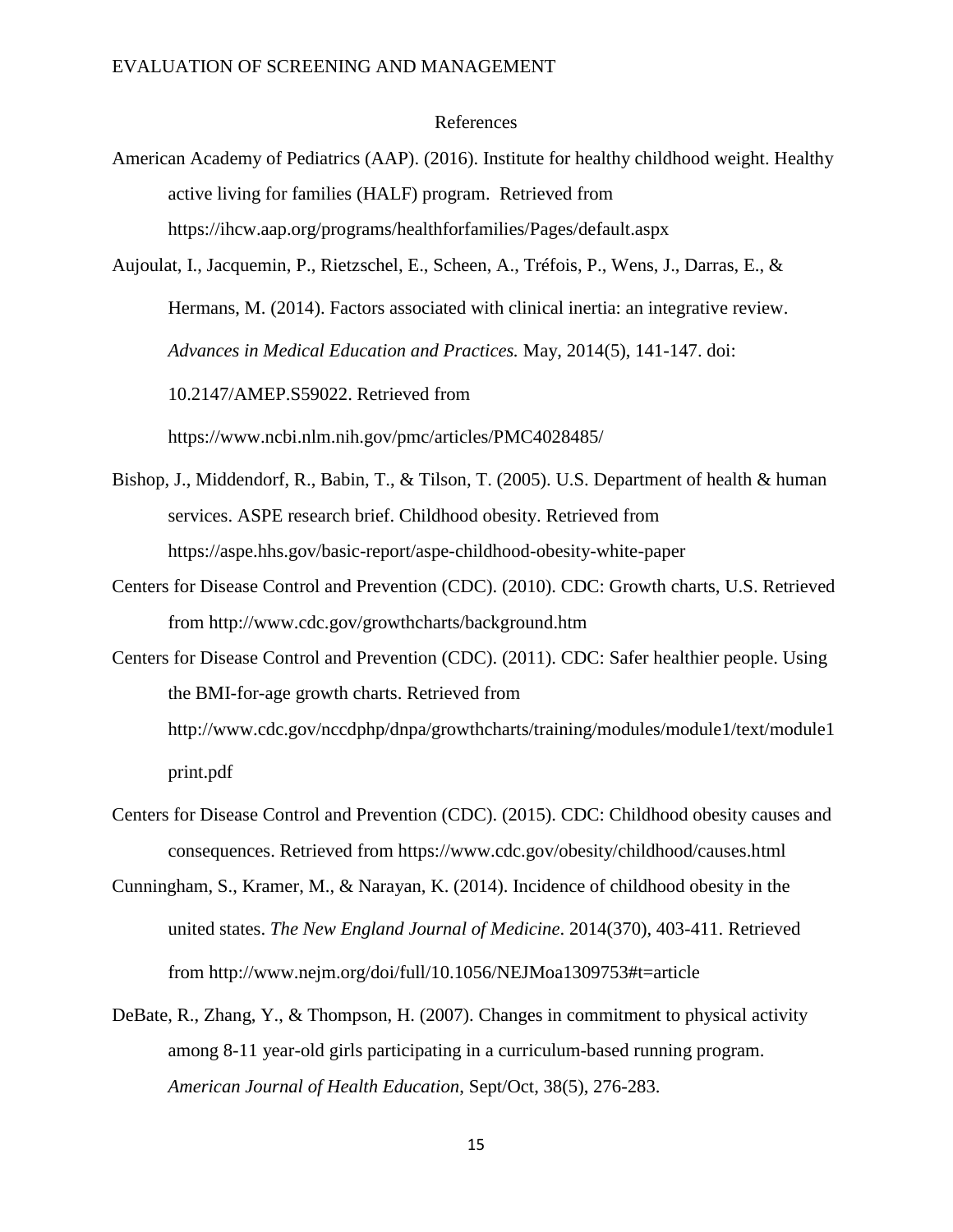- Etelson, D., Brand, D., Patrick, P., & Shirali, A. (2003). Childhood obesity: Do parents recognize this health risk? *Obesity*. 11(11), 1362-1368. Retrieved from http://onlinelibrary.wiley.com/doi/10.1038/oby.2003.184/full
- Fitch, A., Fox, C., Bauerly, K., Gross, A., Heim, C., Judge-Dietz, J., Kaufman, T., Krych, E., Kumar, S., Landin, D., Larson, J., Leslie, D., Martens, N., Monaghan-Beery, N., Newell, T., O'Connor, P., Spaniol, A., Thomas, A., & Webb, B. (2013). *Prevention and management of obesity for children and adolescents*. Institute for Clinical Systems Improvement. Retrieved from https://www.icsi.org/\_asset/tn5cd5/obesitychildhood.pdf
- Garver, W., Newman, S., Gonzales-Pacheco, D., Castillo, J., Jelinek, D., Heidenreich, R., & Orlando, R. (2013). The genetics of childhood obesity and interaction with dietary macronutrients. *Genes & Nutrition*, 8(3), 271-287. Retrieved from http://www.ncbi.nlm.nih.gov/pmc/articles/PMC3639324/
- Hammond, R. & Levine, R. (2010). The economic impact of obesity in the United States. *Journal of Diabetes, Metabolic Syndrome and Obesity: Targets and Therapy*, 2010(3), 285-295. doi: 10.2147/DMSOTT.S7384. Retrieved from http://www.ncbi.nlm.nih.gov/pmc/articles/PMC3047996/
- Kalra, G., DeSousa, A., Sonavane, S., & Shah, N. (2012). Psychological issues in pediatric obesity. *Industrial Psychiatry Journal*, 21(1), 11-17. doi: 10.4103/0972-6748.110941. Retrieved from<http://www.ncbi.nlm.nih.gov/pmc/articles/PMC3678172/>
- Kentucky Cabinet for Health and Family Services. Commonwealth of Kentucky Department for Medicaid Services Division of Program Quality and Outcomes. (2015). *Assessment, prevention and treatment of child and adolescent overweight and obesity among the kentucky medicaid managed care population clinical focus study 2015*. Retrieved from <http://chfs.ky.gov/NR/rdonlyres/7C06FCAA-469E-4358-9E56->

D64A483927D3/0/KYObesityReport\_Final\_09\_02\_15.pdf

Lyon, H. & Hirschhorn, J. (2005). Genetics of common forms of obesity: A brief overview. *The American Journal of Clinical Nutrition*, 82(1), 2155-2175. Retrieved from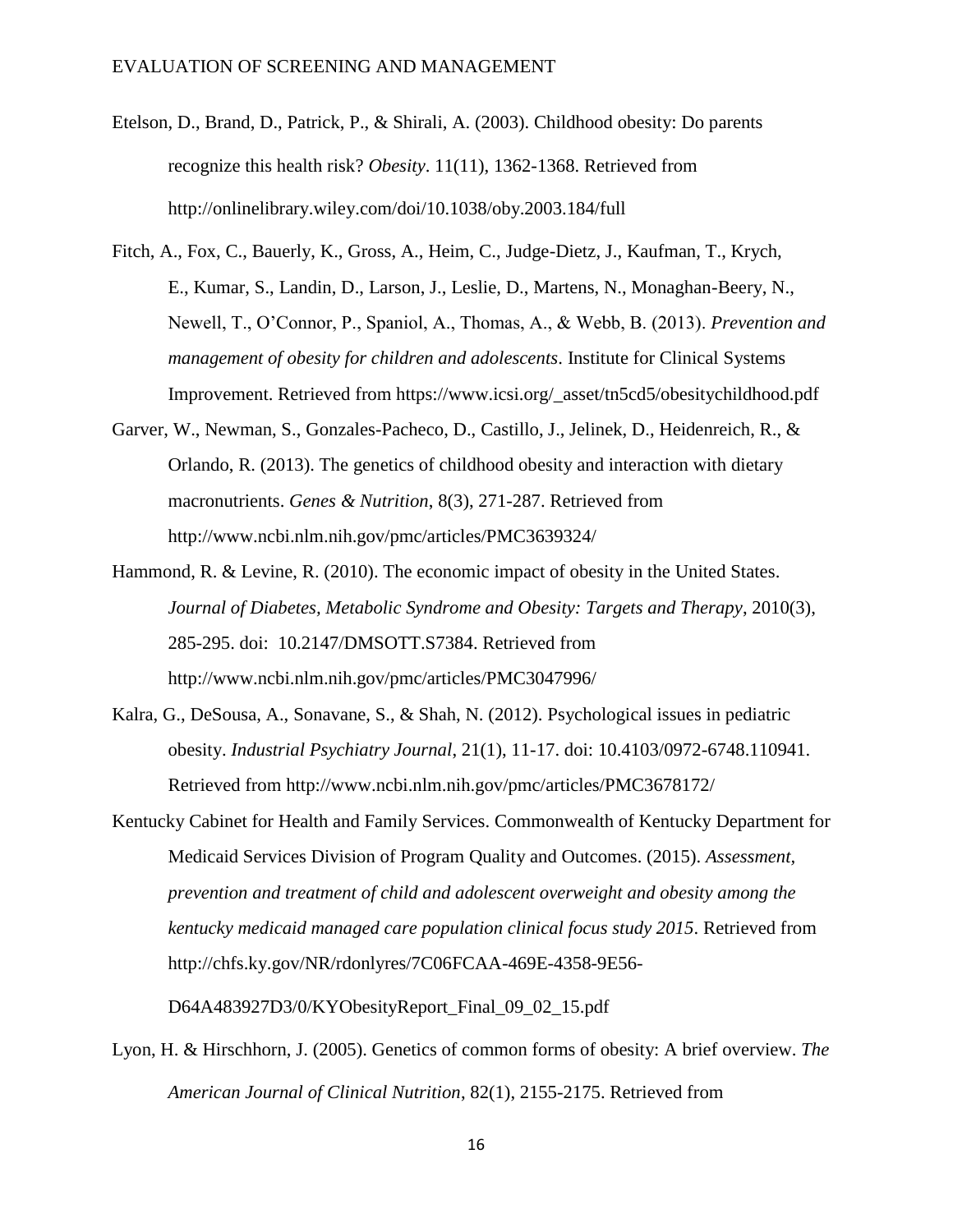http://ajcn.nutrition.org/content/82/1/215S.full

Maine Center for Public Health. (n.d.). 5210: Let's go. Retrieved from http://www.letsgo.org/

Partnership for a Fit Kentucky. (2009). Shaping kentucky's future: Policies to reduce obesity. Retrieved from

http://www.csg.org/knowledgecenter/docs/Partnership%20policy%20document.pdf

Patel, A., Madsen, K., Maselli, J., Cabana, M., Stafford, R., & Hersh, A. (2010). Underdiagnosis of pediatric obesity during outpatient preventive care visits. *Academic Pediatrics*. 10(6), 405-409. Retrieved from https://www-clinicalkeycom.ezproxy.uky.edu/#!/content/playContent/1-s2.0-

S1876285910002536?returnurl=null&referrer=null

- Rabbitt, A. & Coyne, I. (2012). Childhood obesity: Nurses' role in addressing the epidemic. *British Journal of Nursing*, 21(12), 731-735.
- Rausch, E., Perito, E., & Hametz, P. (2011). Obesity prevention, screening, and treatment: Practices of pediatric providers since the 2007 expert committee recommendations. *Clinical Practices*, 50(5), 434-441.
- Rogers, V., Hart, P., Motyka, E., Rines, E, Vine, J. & Deatrick, D. (2013). Impact of let's go! 5- 2-1-0: A community-based, multisetting child obesity prevention program. *Journal of Pediatric Psychology*. 1-11. Retrieved from http://jpepsy.oxfordjournals.org/content/early/2013/08/10/jpepsy.jst057.full.pdf+html
- Sahoo, K., Sahoo, B., Choudhury, A., Sofi, N., Kumar, R., & Bhadoria, A. (2015). Childhood obesity: Causes and consequences. *Journal of Family Medicine and Primary Care*, 4(2), 187-192. doi: 10.4103/2249-4863.154628. Retrieved from <http://www.ncbi.nlm.nih.gov/pmc/articles/PMC4408699/>
- Schor, E. (2004). Rethinking well-child care. *American Academy of Pediatrics*. 114(1), 210-216. Retrieved from

http://web.b.ebscohost.com.ezproxy.uky.edu/ehost/pdfviewer/pdfviewer?sid=88ce6b11-

2184-4833-86fc-174afe074f3c%40sessionmgr120&vid=2&hid=116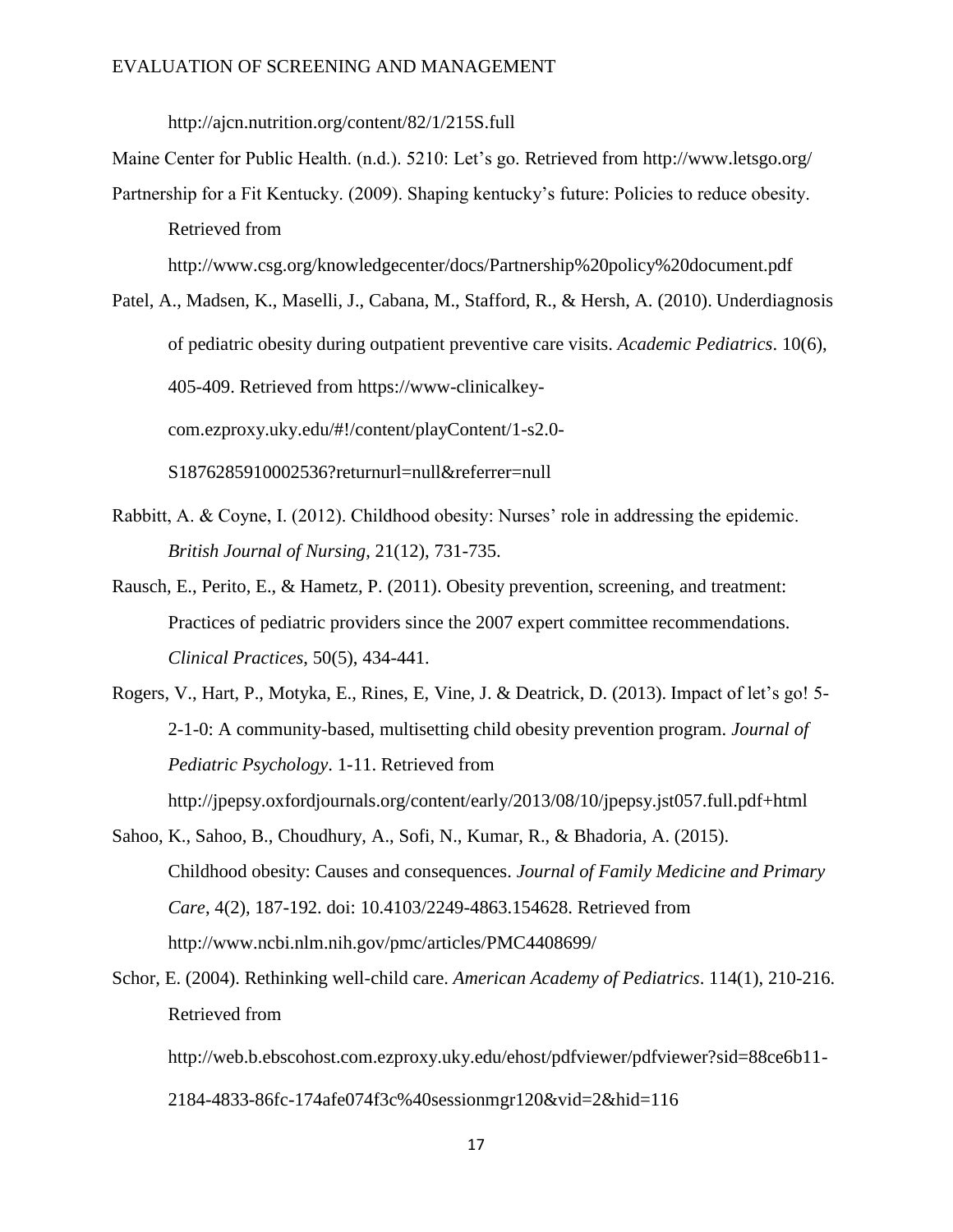Silberberg, M., Carter-Edwards, L., Murphy, G., Mayhew, M., Kolasa, K., Perrin, E., Armstrong, S., Graham, S., & Menon, N. (2012). Treating pediatric obesity in the primary care setting to prevent chronic disease: Perceptions and knowledge of providers and staff. *North Carolina Medical Journal.* 73(1), 9-14. Retrieved from http://www.ncbi.nlm.nih.gov/pmc/articles/PMC3368341/

- Tyler, J., Fruh, S., Mulekar, M., Smith, E., & Rice, K. (2014). Pediatric obesity screening and prevention strategies. *Journal of Continuing Education in Nursing*. 45(5), 199-200.
- Vine, M., Hargreaves, M., Briefel, R., & Orfield, C. (2013). Expanding the role of primary care in the prevention and treatment of childhood obesity: A review of clinic- and communitybased recommendations and interventions. *Journal of Obesity*, 2013(11). doi: 10.1155/2013/172035. Retrieved from https://www.ncbi.nlm.nih.gov/pmc/articles/PMC3655557/
- Walker, O., Strong, M., Atchinson, R., Saunders, J., & Abbott, J. (2007). A qualitative study of primary care clinicians' views of treating childhood obesity. *BMC Family Practice*. 8(50). doi:10.1186/1471-2296-8-50. Retrieved from http://old.biomedcentral.com/1471- 2296/8/50
- West, F., Sanders, M., Cleghorn, G., & Davies, P. (2010). Randomised clinical trial of a familybased lifestyle intervention for childhood obesity involving parents as the exclusive agents of change. *Behaviour Research and Therapy.* 48(12), 1170-1179. Retrieved from http://dx.doi.org.ezproxy.uky.edu/10.1016/j.brat.2010.08.008
- World Health Organization (WHO). (2014). Commission on ending childhood obesity (ECHO): Securing the future for our children. Facts and figures on childhood obesity. Retrieved from<http://www.who.int/end-childhood-obesity/facts/en/>

Wang, L., Chyen, D., Lee, S., & Lowry, R. (2008). The association between body mass index in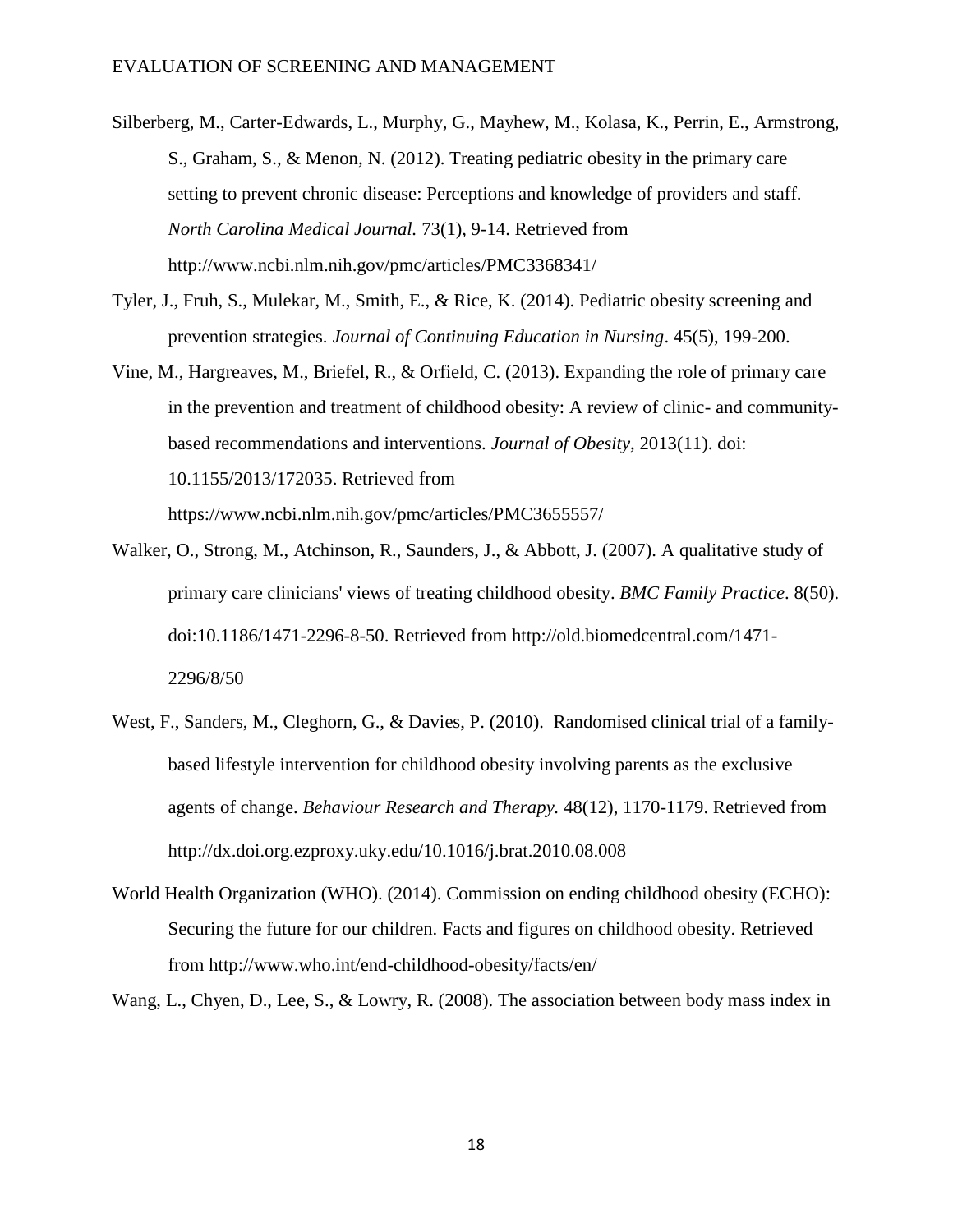adolescence and obesity in adulthood. *Journal of Adolescent Health*. 42(5), 512-518.

Retrieved from

http://www.sciencedirect.com.ezproxy.uky.edu/science/article/pii/S1054139X07004272

- World Health Organization (WHO). (2014). Exclusive breastfeeding to reduce the risk of childhood overweight and obesity. Biological, behavioural and contextual rationale. Retrieved from http://www.who.int/elena/titles/bbc/breastfeeding\_childhood\_obesity/en/
- World Health Organization (WHO). (2016). Global strategy on diet, physical activity and health: Children's diet. Retrieved from

http://www.who.int/dietphysicalactivity/childhood\_diet/en/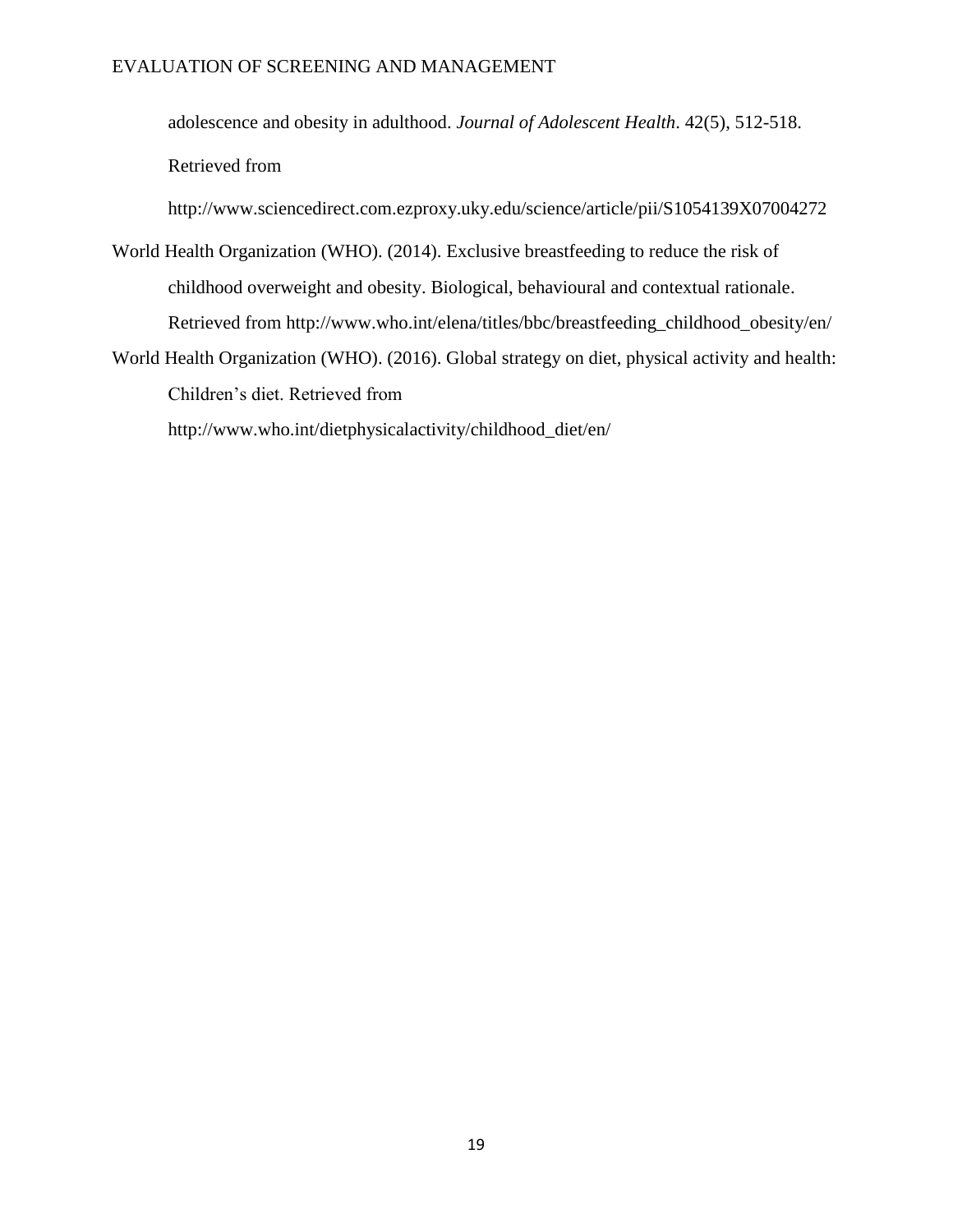| $sum$ $C1$ $C2$ $C3$ $C4$ $C5$ $C6$ $C7$ $C8$ $C9$ $C1$ $C1$ $C2$ $C3$<br><b>Variable</b> | n(%)<br>Mean, (SD) |  |
|-------------------------------------------------------------------------------------------|--------------------|--|
| Age                                                                                       | 4.21(.857)         |  |
| BMI %                                                                                     | 92.06 (4.49)       |  |
| <b>Gender</b>                                                                             |                    |  |
| Male                                                                                      | 15 (45.5%)         |  |
| Female                                                                                    | 18 (54.5%)         |  |
| <b>Ethnicity</b>                                                                          |                    |  |
| White                                                                                     | 27 (81.8%)         |  |
| Other                                                                                     | $6(18.1\%)$        |  |
| <b>Primary Language</b>                                                                   |                    |  |
| English                                                                                   | 33 (100%)          |  |
| <b>Primary Insurance</b>                                                                  |                    |  |
| Private                                                                                   | 29 (87.9%)         |  |
| Medicaid                                                                                  | $4(12.1\%)$        |  |
| <b>Primary Caregiver</b>                                                                  |                    |  |
| Parent                                                                                    | 33 (100%)          |  |
| <b>Weight Status</b>                                                                      |                    |  |
| Overweight                                                                                | 24 (72.7%)         |  |
| Obese                                                                                     | 9(27.3%)           |  |
| <b>Weight Diagnosis</b>                                                                   |                    |  |
| None                                                                                      | 33 (100%)          |  |
| <b>BMI % Documented</b>                                                                   |                    |  |
| Yes                                                                                       | 32 (97%)           |  |
| N <sub>o</sub>                                                                            | 1(3%)              |  |

Table 1 *Sample Characteristics: Demographics* (*N* = 33)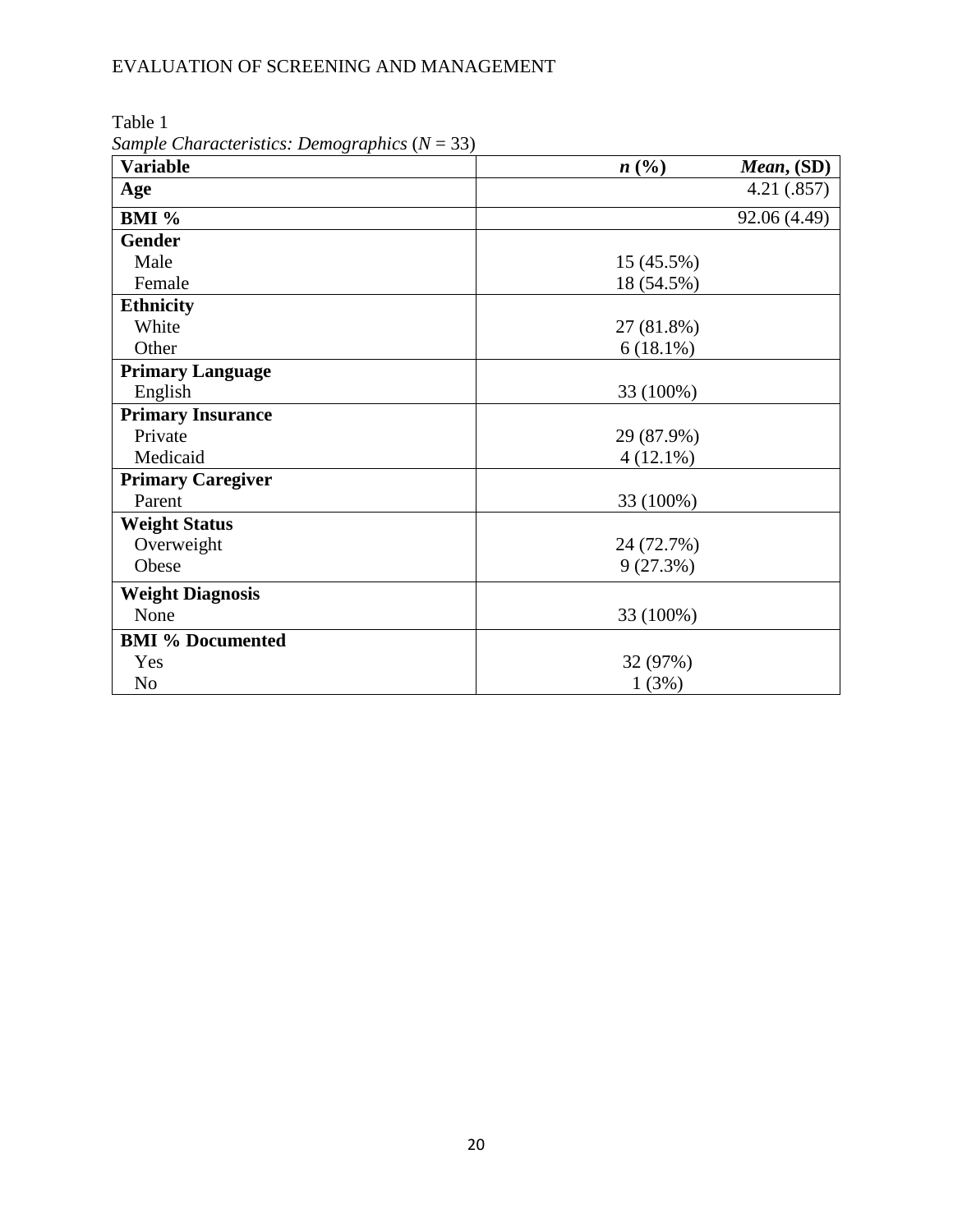Table 2

*Evaluation of Familial Obesity-Specific Factors* (*N* = 33)

| <b>Variable</b>     | $\blacksquare$ , annoncent of $\blacksquare$ and annoncent of $\blacksquare$<br>n(%) |  |
|---------------------|--------------------------------------------------------------------------------------|--|
| <b>Obesity</b>      |                                                                                      |  |
| None                | 33 (100%)                                                                            |  |
| <b>Hypertension</b> |                                                                                      |  |
| None                | 30 (90.9%)                                                                           |  |
| One parent          | $3(9.1\%)$                                                                           |  |
| Hyperlipidemia      |                                                                                      |  |
| None                | 32 (97%)                                                                             |  |
| One parent          | 1(3%)                                                                                |  |
| <b>Diabetes</b>     |                                                                                      |  |
| None                | 30 (90.9%)                                                                           |  |
| One parent          | $3(9.1\%)$                                                                           |  |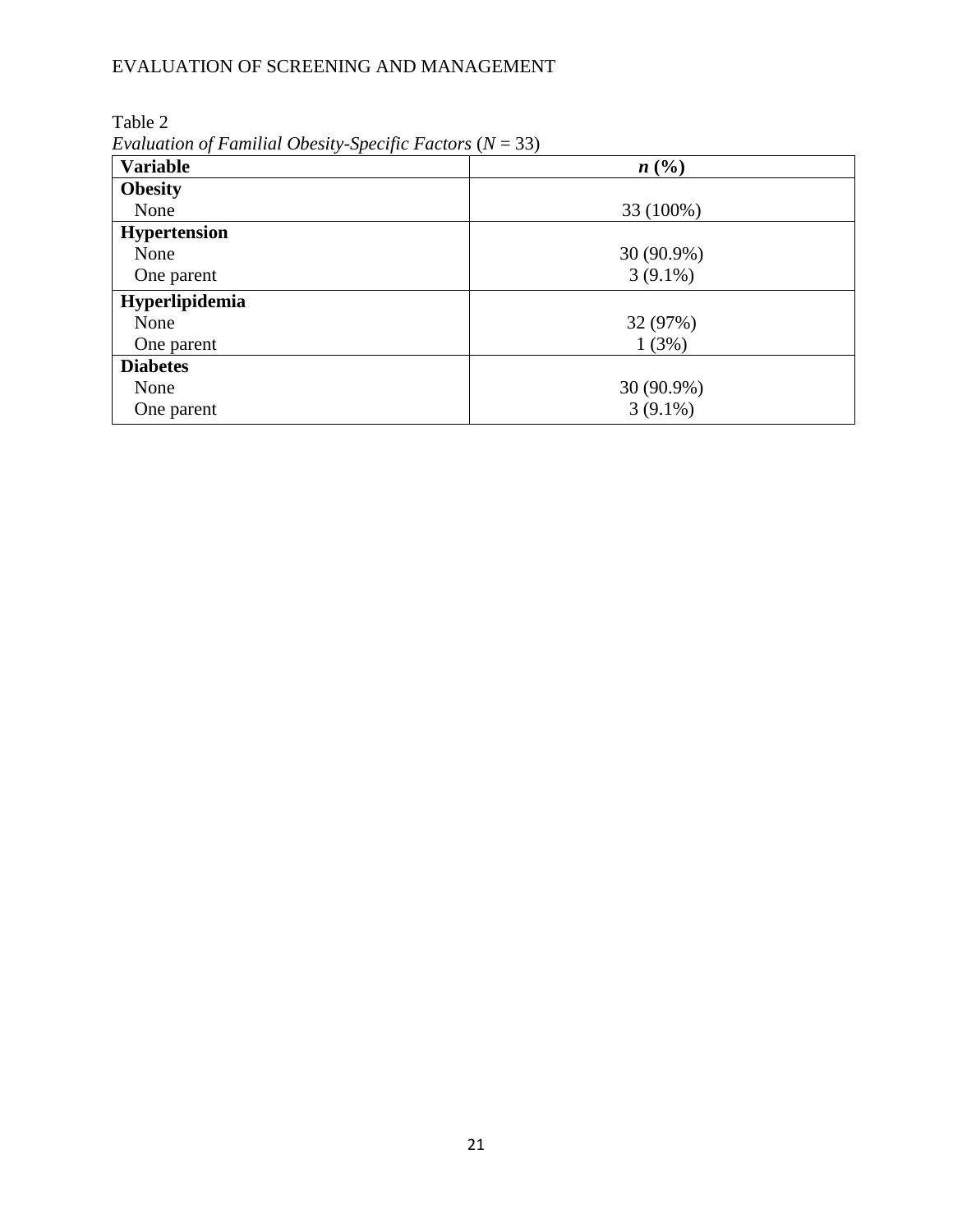Table 3

*Evaluation of Behavioral Risk Factors* (*N* = 33)

| <b>Variable</b>              | n(%)        |
|------------------------------|-------------|
| <b>Fruits and Vegetables</b> |             |
| Less than five               | 24 (72.7%)  |
| Five or more                 | 1(3%)       |
| Consumed, amount unknown     | $8(24.2\%)$ |
| <b>Sugar Beverages</b>       |             |
| More than or equal to one    | 31 (93.9%)  |
| Consumed, amount unknown     | $2(6.1\%)$  |
| <b>Sleep</b>                 |             |
| Eight hours or more          | 23 (69.7%)  |
| Discussed, amount unknown    | $3(9.1\%)$  |
| Data missing                 | $7(21.2\%)$ |
| <b>Physical Activity</b>     |             |
| One hour or more             | $3(9.1\%)$  |
| Discussed, amount unknown    | $3(9.1\%)$  |
| Data missing                 | 27 (81.8%)  |
| <b>Screen Time</b>           |             |
| Two hours or less            | $2(6.1\%)$  |
| Data missing                 | 31 (93.9%)  |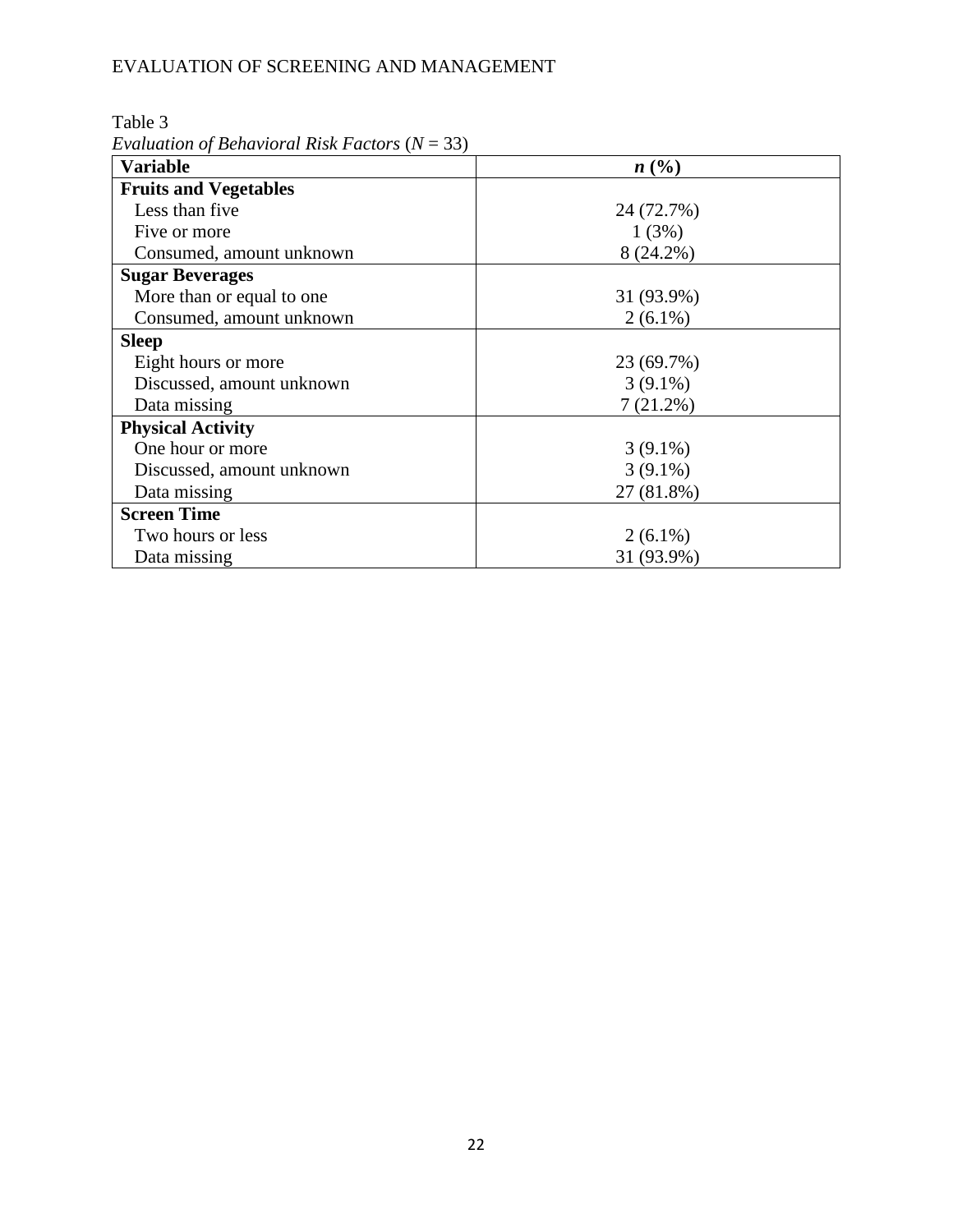Table 4

*Management/Treatment Approaches* (*N* = 33)

| <b>Variable</b>                       | n(%)        |  |  |
|---------------------------------------|-------------|--|--|
| <b>Increase fruits and vegetables</b> |             |  |  |
| Yes                                   | $4(12.1\%)$ |  |  |
| N <sub>o</sub>                        | 29 (87.9%)  |  |  |
| Limit sugar beverages                 |             |  |  |
| Yes                                   | 1(3%)       |  |  |
| N <sub>o</sub>                        | 32 (97%)    |  |  |
| <b>Increase sleep</b>                 |             |  |  |
| N <sub>o</sub>                        | 33 (100%)   |  |  |
| <b>Increase physical activity</b>     |             |  |  |
| Yes                                   | $2(6.1\%)$  |  |  |
| N <sub>o</sub>                        | 31 (93.9%)  |  |  |
| <b>Limit screen time</b>              |             |  |  |
| N <sub>o</sub>                        | 33 (100%)   |  |  |
| <b>Dietary</b>                        |             |  |  |
| Yes                                   | 27 (81.8%)  |  |  |
| N <sub>o</sub>                        | $6(18.2\%)$ |  |  |
| <b>Activity</b>                       |             |  |  |
| Yes                                   | 22 (66.7%)  |  |  |
| N <sub>o</sub>                        | 11 (33.3%)  |  |  |
| 5210                                  |             |  |  |
| N <sub>o</sub>                        | 33 (100%)   |  |  |
| <b>Printed handouts</b>               |             |  |  |
| Yes                                   | 24 (72.7%)  |  |  |
| N <sub>o</sub>                        | 9(27.3%)    |  |  |
| Counseling                            |             |  |  |
| Yes                                   | 29 (87.9%)  |  |  |
| N <sub>o</sub>                        | $4(12.1\%)$ |  |  |
| <b>Referral</b>                       |             |  |  |
| N <sub>o</sub>                        | 33 (100%)   |  |  |
| Follow-up                             |             |  |  |
| Yes                                   | $2(6.1\%)$  |  |  |
| N <sub>o</sub>                        | 31 (93.1%)  |  |  |
| Follow-up attended                    |             |  |  |
| N <sub>o</sub>                        | 33 (100%)   |  |  |